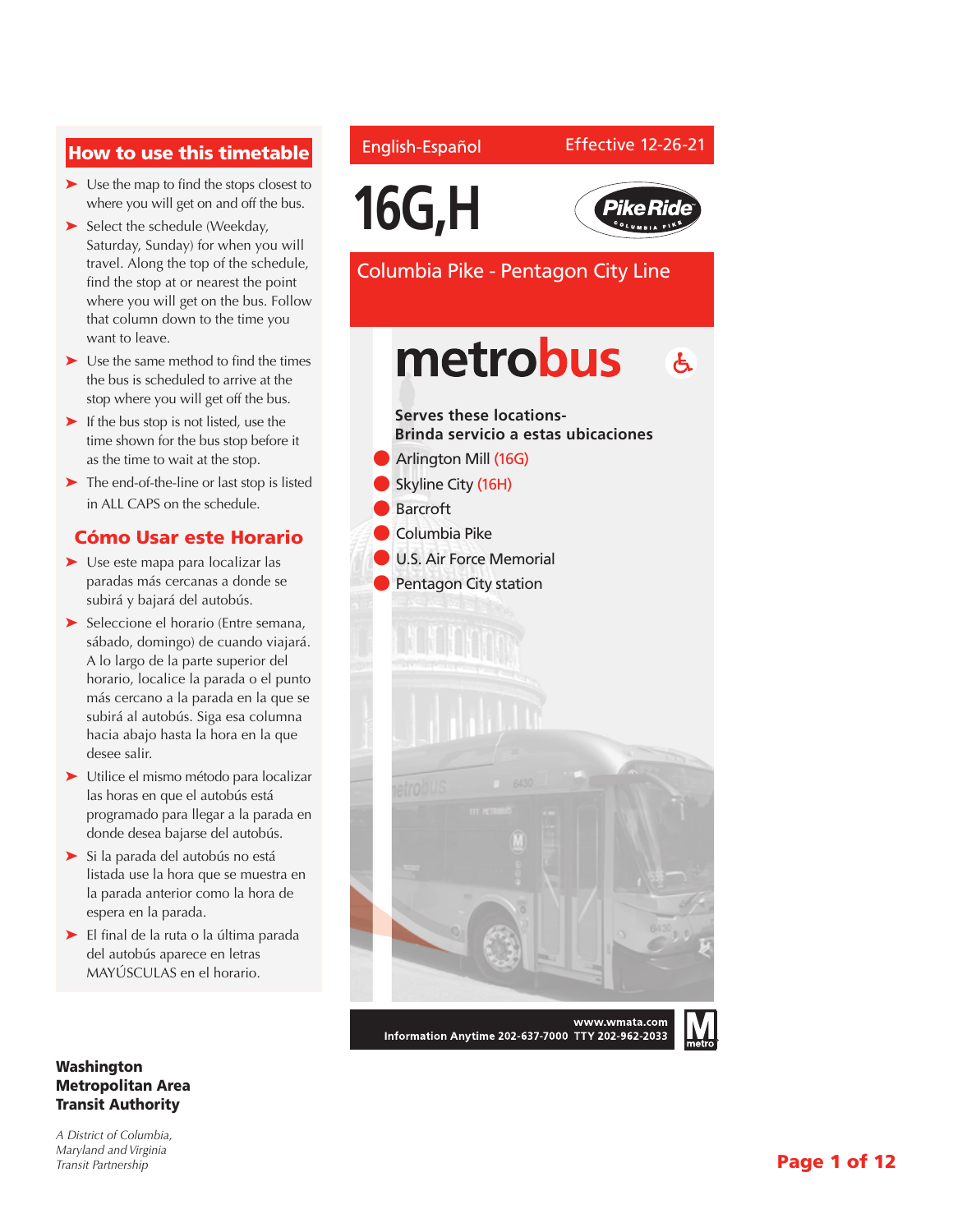

Page 2 of 12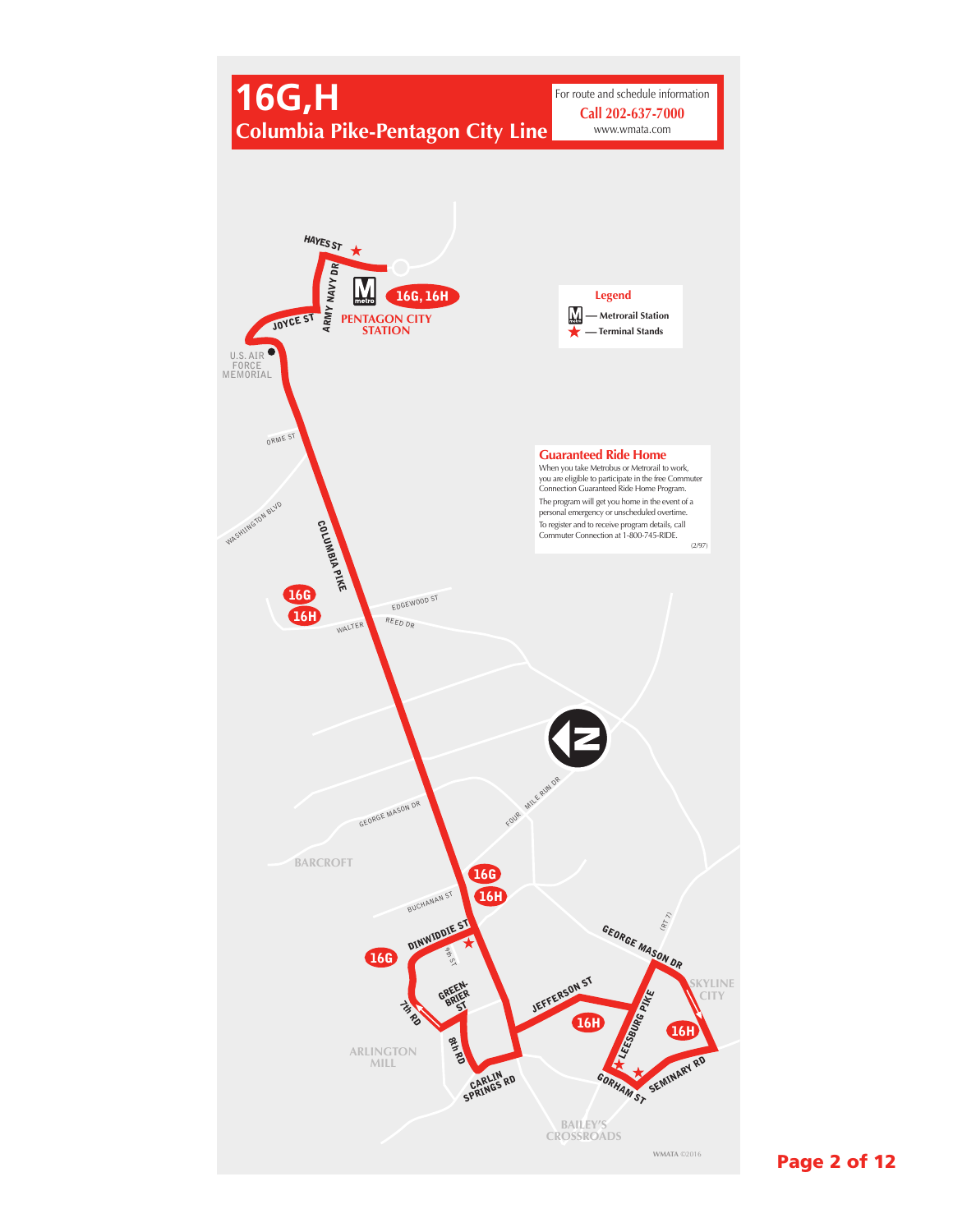## **Effective Sunday, December 26, 2021 A partir del domingo, 26 de diciembre de 2021**

## **Eastbound To Pentagon City station**

### Monday thru Friday — Lunes a viernes

| Route<br><b>Number</b> | Dinwiddie &<br>9th Sts.<br>(Arlington<br>Mill) | Leesburg<br>Pike &<br>Crossroads<br>Shopping<br>Center | lefferson<br>St. &<br>Leesburg<br>Pike | Columbia<br>Pike<br>&<br>S. Four Mile<br>Run Dr.<br><b>AM Service - Servicio matutino</b> | Columbia<br>Pike &<br>George<br>Mason Dr. | Columbia<br>Pike &<br><b>Walter Reed</b><br>Dr. | Columbia<br>Pike &<br>Orme St. | <b>PENTAGON</b><br><b>CITY</b><br>$(S.$ Hayes &<br>12th Sts)<br>M |
|------------------------|------------------------------------------------|--------------------------------------------------------|----------------------------------------|-------------------------------------------------------------------------------------------|-------------------------------------------|-------------------------------------------------|--------------------------------|-------------------------------------------------------------------|
| <b>16G</b>             | 5:42                                           | ÷.                                                     | ä,                                     | 5:43                                                                                      | 5:45                                      | 5:49                                            | 5:52                           | 5:58                                                              |
| <b>16G</b>             | 6:12                                           | $\overline{a}$                                         | $\overline{a}$                         | 6:13                                                                                      | 6:15                                      | 6:19                                            | 6:22                           | 6:28                                                              |
| <b>16G</b>             | 6:42                                           | $\overline{\phantom{a}}$                               | ÷,                                     | 6:43                                                                                      | 6:45                                      | 6:49                                            | 6:52                           | 6:58                                                              |
| <b>16H</b>             | $\overline{\phantom{0}}$                       | 6:41                                                   | 6:46                                   | 6:51                                                                                      | 6:53                                      | 6:57                                            | 7:00                           | 7:06                                                              |
| <b>16G</b>             | 6:57                                           | ä,                                                     | ÷,                                     | 6:58                                                                                      | 7:01                                      | 7:07                                            | 7:12                           | 7:18                                                              |
| <b>16H</b>             | $\overline{a}$                                 | 6:59                                                   | 7:04                                   | 7:10                                                                                      | 7:13                                      | 7:19                                            | 7:24                           | 7:30                                                              |
| <b>16G</b>             | 7:21                                           | ÷,                                                     | L                                      | 7:22                                                                                      | 7:25                                      | 7:31                                            | 7:36                           | 7:42                                                              |
| <b>16H</b>             | $\overline{a}$                                 | 7:23                                                   | 7:28                                   | 7:34                                                                                      | 7:37                                      | 7:43                                            | 7:48                           | 7:54                                                              |
| <b>16G</b>             | 7:45                                           | ÷,                                                     | ÷,                                     | 7:46                                                                                      | 7:49                                      | 7:55                                            | 8:00                           | 8:06                                                              |
| <b>16H</b>             | $\overline{\phantom{a}}$                       | 7:47                                                   | 7:52                                   | 7:58                                                                                      | 8:01                                      | 8:07                                            | 8:12                           | 8:18                                                              |
| <b>16G</b>             | 8:09                                           | ÷,                                                     | L                                      | 8:10                                                                                      | 8:13                                      | 8:19                                            | 8:24                           | 8:30                                                              |
| <b>16H</b>             | $\overline{a}$                                 | 8:11                                                   | 8:16                                   | 8:22                                                                                      | 8:25                                      | 8:31                                            | 8:36                           | 8:42                                                              |
| <b>16G</b>             | 8:35                                           | ÷,                                                     | L                                      | 8:36                                                                                      | 8:39                                      | 8:44                                            | 8:48                           | 8:53                                                              |
| <b>16H</b>             | $\frac{1}{2}$                                  | 8:38                                                   | 8:43                                   | 8:48                                                                                      | 8:51                                      | 8:56                                            | 9:00                           | 9:05                                                              |
| <b>16G</b>             | 9:00                                           | ÷,                                                     | ÷,                                     | 9:01                                                                                      | 9:03                                      | 9:08                                            | 9:12                           | 9:17                                                              |
| <b>16H</b>             | $\overline{a}$                                 | 9:03                                                   | 9:08                                   | 9:13                                                                                      | 9:15                                      | 9:20                                            | 9:24                           | 9:29                                                              |
| <b>16G</b>             | 9:24                                           | ٠                                                      | ä,                                     | 9:25                                                                                      | 9:27                                      | 9:32                                            | 9:36                           | 9:41                                                              |
| <b>16H</b>             | ÷.                                             | 9:27                                                   | 9:32                                   | 9:37                                                                                      | 9:39                                      | 9:44                                            | 9:48                           | 9:53                                                              |
| <b>16G</b>             | 9:48                                           |                                                        |                                        | 9:49                                                                                      | 9:51                                      | 9:56                                            | 10:00                          | 10:05                                                             |
| <b>16H</b>             | ÷.                                             | 9:51                                                   | 9:56                                   | 10:01                                                                                     | 10:03                                     | 10:08                                           | 10:12                          | 10:17                                                             |
| <b>16G</b>             | 10:12                                          | ÷,                                                     |                                        | 10:13                                                                                     | 10:15                                     | 10:20                                           | 10:24                          | 10:29                                                             |
| <b>16H</b>             |                                                | 10:15                                                  | 10:20                                  | 10:25                                                                                     | 10:27                                     | 10:32                                           | 10:36                          | 10:41                                                             |
| <b>16G</b>             | 10:36                                          |                                                        |                                        | 10:37                                                                                     | 10:39                                     | 10:44                                           | 10:48                          | 10:53                                                             |
| <b>16H</b>             |                                                | 10:39                                                  | 10:44                                  | 10:49                                                                                     | 10:51                                     | 10:56                                           | 11:00                          | 11:05                                                             |
| <b>16G</b>             | 11:00                                          | ÷,                                                     |                                        | 11:01                                                                                     | 11:03                                     | 11:08                                           | 11:12                          | 11:17                                                             |
| <b>16H</b>             | ÷.                                             | 11:03                                                  | 11:08                                  | 11:13                                                                                     | 11:15                                     | 11:20                                           | 11:24                          | 11:29                                                             |
| <b>16G</b>             | 11:24                                          | ÷,                                                     |                                        | 11:25                                                                                     | 11:27                                     | 11:32                                           | 11:36                          | 11:41                                                             |
| <b>16H</b>             | $\overline{\phantom{a}}$                       | 11:27                                                  | 11:32                                  | 11:37                                                                                     | 11:39                                     | 11:44                                           | 11:48                          | 11:53                                                             |
| <b>16G</b>             | 11:48                                          | ä,                                                     |                                        | 11:49                                                                                     | 11:51                                     | 11:56                                           | 12:00                          | 12:05                                                             |
| <b>16H</b>             | ÷,                                             | 11:51                                                  | 11:56                                  | 12:01                                                                                     | 12:03                                     | 12:08                                           | 12:12                          | 12:17                                                             |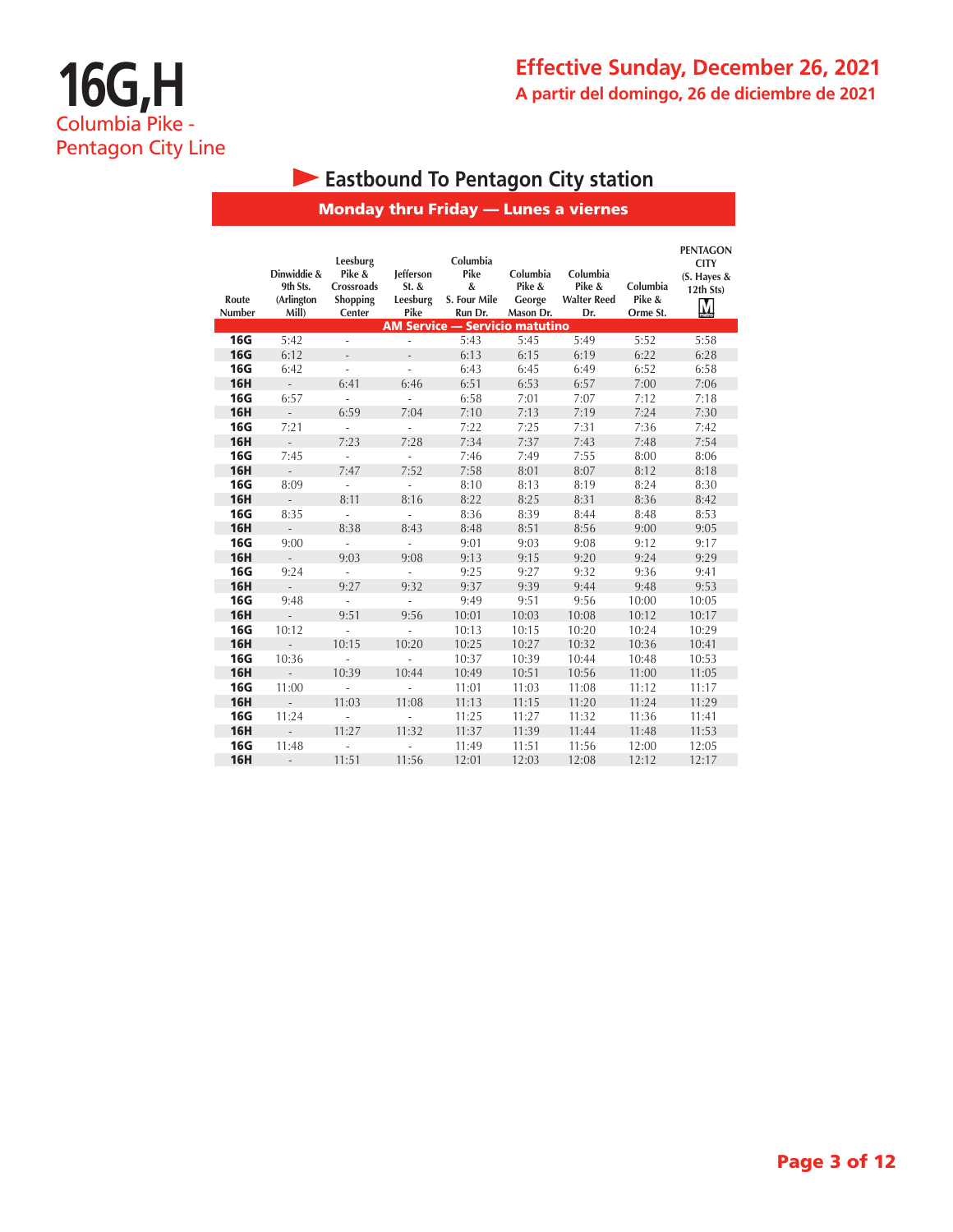## **Effective Sunday, December 26, 2021 A partir del domingo, 26 de diciembre de 2021**

### **Eastbound To Pentagon City station**

#### Monday thru Friday — Lunes a viernes

| Route<br>Number | Dinwiddie &<br>9th Sts.<br>(Arlington<br>Mill) | Leesburg<br>Pike &<br>Crossroads<br><b>Shopping</b><br>Center | lefferson<br>$St.$ &<br>Leesburg<br>Pike | Columbia<br>Pike<br>&<br>S. Four Mile<br>Run Dr. | Columbia<br>Pike &<br>George<br>Mason Dr. | Columbia<br>Pike &<br><b>Walter Reed</b><br>Dr. | Columbia<br>Pike &<br>Orme St. | <b>PENTAGON</b><br><b>CITY</b><br>(S. Hayes &<br>12th Sts)<br>M |
|-----------------|------------------------------------------------|---------------------------------------------------------------|------------------------------------------|--------------------------------------------------|-------------------------------------------|-------------------------------------------------|--------------------------------|-----------------------------------------------------------------|
|                 |                                                |                                                               |                                          | <b>PM Service - Servicio vespertino</b>          |                                           |                                                 |                                |                                                                 |
| <b>16G</b>      | 12:12                                          | $\frac{1}{2}$                                                 | $\overline{a}$                           | 12:13                                            | 12:15                                     | 12:20                                           | 12:24                          | 12:29                                                           |
| <b>16H</b>      | $\overline{a}$                                 | 12:15                                                         | 12:20                                    | 12:25                                            | 12:27                                     | 12:32                                           | 12:36                          | 12:41                                                           |
| 16G             | 12:36                                          | L.                                                            | $\overline{a}$                           | 12:37                                            | 12:39                                     | 12:44                                           | 12:48                          | 12:53                                                           |
| <b>16H</b>      |                                                | 12:39                                                         | 12:44                                    | 12:49                                            | 12:51                                     | 12:56                                           | 1:00                           | 1:05                                                            |
| <b>16G</b>      | 1:00                                           | ÷,                                                            | L                                        | 1:01                                             | 1:03                                      | 1:08                                            | 1:12                           | 1:17                                                            |
| <b>16H</b>      | $\overline{a}$                                 | 1:03                                                          | 1:08                                     | 1:13                                             | 1:15                                      | 1:20                                            | 1:24                           | 1:29                                                            |
| <b>16G</b>      | 1:24                                           | $\overline{\phantom{a}}$                                      | $\overline{a}$                           | 1:25                                             | 1:27                                      | 1:32                                            | 1:36                           | 1:41                                                            |
| <b>16H</b>      | $\overline{a}$                                 | 1:27                                                          | 1:32                                     | 1:37                                             | 1:39                                      | 1:44                                            | 1:48                           | 1:53                                                            |
| <b>16G</b>      | 1:48                                           | ÷,                                                            | $\overline{\phantom{a}}$                 | 1:49                                             | 1:51                                      | 1:56                                            | 2:00                           | 2:05                                                            |
| <b>16H</b>      | $\overline{\phantom{a}}$                       | 1:51                                                          | 1:56                                     | 2:01                                             | 2:03                                      | 2:08                                            | 2:12                           | 2:17                                                            |
| <b>16G</b>      | 2:12                                           | ÷,                                                            | $\overline{\phantom{a}}$                 | 2:13                                             | 2:15                                      | 2:20                                            | 2:24                           | 2:29                                                            |
| <b>16H</b>      | $\overline{a}$                                 | 2:15                                                          | 2:20                                     | 2:25                                             | 2:27                                      | 2:32                                            | 2:36                           | 2:41                                                            |
| <b>16G</b>      | 2:36                                           | L.                                                            | L,                                       | 2:37                                             | 2:39                                      | 2:44                                            | 2:48                           | 2:53                                                            |
| <b>16H</b>      | $\overline{a}$                                 | 2:36                                                          | 2:41                                     | 2:46                                             | 2:49                                      | 2:55                                            | 3:00                           | 3:07                                                            |
| <b>16G</b>      | 2:57                                           | $\overline{\phantom{a}}$                                      | $\overline{a}$                           | 2:58                                             | 3:01                                      | 3:07                                            | 3:12                           | 3:19                                                            |
| <b>16H</b>      | $\overline{a}$                                 | 3:00                                                          | 3:05                                     | 3:10                                             | 3:13                                      | 3:19                                            | 3:24                           | 3:31                                                            |
| <b>16G</b>      | 3:21                                           | ÷,                                                            | ÷,                                       | 3:22                                             | 3:25                                      | 3:31                                            | 3:36                           | 3:43                                                            |
| <b>16H</b>      | $\overline{a}$                                 | 3:24                                                          | 3:29                                     | 3:34                                             | 3:37                                      | 3:43                                            | 3:48                           | 3:55                                                            |
| <b>16G</b>      | 3:45                                           | L.                                                            |                                          | 3:46                                             | 3:49                                      | 3:55                                            | 4:00                           | 4:07                                                            |
| <b>16H</b>      | $\overline{a}$                                 | 3:48                                                          | 3:53                                     | 3:58                                             | 4:01                                      | 4:07                                            | 4:12                           | 4:19                                                            |
| <b>16G</b>      | 4:09                                           | $\overline{\phantom{a}}$                                      | $\overline{\phantom{a}}$                 | 4:10                                             | 4:13                                      | 4:19                                            | 4:24                           | 4:31                                                            |
| <b>16H</b>      | $\overline{a}$                                 | 4:12                                                          | 4:17                                     | 4:22                                             | 4:25                                      | 4:31                                            | 4:36                           | 4:43                                                            |
| <b>16G</b>      | 4:33                                           | $\overline{\phantom{a}}$                                      | $\overline{\phantom{a}}$                 | 4:34                                             | 4:37                                      | 4:43                                            | 4:48                           | 4:55                                                            |
| <b>16H</b>      | $\overline{a}$                                 | 4:36                                                          | 4:41                                     | 4:46                                             | 4:49                                      | 4:55                                            | 5:00                           | 5:07                                                            |
| <b>16G</b>      | 4:57                                           | ä,                                                            |                                          | 4:58                                             | 5:01                                      | 5:07                                            | 5:12                           | 5:19                                                            |
| <b>16H</b>      | $\frac{1}{2}$                                  | 5:00                                                          | 5:05                                     | 5:10                                             | 5:13                                      | 5:19                                            | 5:24                           | 5:31                                                            |
| <b>16G</b>      | 5:21                                           | J.                                                            | L                                        | 5:22                                             | 5:25                                      | 5:31                                            | 5:36                           | 5:43                                                            |
| <b>16H</b>      | $\frac{1}{2}$                                  | 5:26                                                          | 5:31                                     | 5:36                                             | 5:38                                      | 5:44                                            | 5:48                           | 5:55                                                            |
| <b>16G</b>      | 5:47                                           | ÷,                                                            | ÷,                                       | 5:48                                             | 5:50                                      | 5:56                                            | 6:00                           | 6:07                                                            |
| <b>16H</b>      | $\overline{a}$                                 | 5:50                                                          | 5:55                                     | 6:00                                             | 6:02                                      | 6:08                                            | 6:12                           | 6:19                                                            |
| <b>16G</b>      | 6:11                                           | ä,                                                            | L,                                       | 6:12                                             | 6:14                                      | 6:20                                            | 6:24                           | 6:31                                                            |
| <b>16H</b>      | $\frac{1}{2}$                                  | 6:14                                                          | 6:19                                     | 6:24                                             | 6:26                                      | 6:32                                            | 6:36                           | 6:43                                                            |
| <b>16G</b>      | 6:35                                           | L,                                                            | L                                        | 6:36                                             | 6:38                                      | 6:44                                            | 6:48                           | 6:55                                                            |
| <b>16H</b>      | $\overline{a}$                                 | 6:38                                                          | 6:43                                     | 6:48                                             | 6:50                                      | 6:56                                            | 7:00                           | 7:07                                                            |
| <b>16G</b>      | 6:59                                           | $\overline{\phantom{a}}$                                      | ÷,                                       | 7:00                                             | 7:02                                      | 7:08                                            | 7:12                           | 7:19                                                            |
| <b>16H</b>      | $\overline{a}$                                 | 7:02                                                          | 7:07                                     | 7:12                                             | 7:14                                      | 7:20                                            | 7:24                           | 7:31                                                            |
| <b>16G</b>      | 7:23                                           | $\overline{\phantom{a}}$                                      | $\overline{a}$                           | 7:24                                             | 7:26                                      | 7:32                                            | 7:36                           | 7:43                                                            |
| <b>16H</b>      | $\frac{1}{2}$                                  | 7:28                                                          | 7:33                                     | 7:38                                             | 7:40                                      | 7:44                                            | 7:48                           | 7:53                                                            |
| <b>16G</b>      | 7:49                                           | J.                                                            |                                          | 7:50                                             | 7:52                                      | 7:56                                            | 8:00                           | 8:05                                                            |
| <b>16H</b>      | $\overline{a}$                                 | 7:52                                                          | 7:57                                     | 8:02                                             | 8:04                                      | 8:08                                            | 8:12                           | 8:17                                                            |
| <b>16G</b>      | 8:13                                           | $\overline{a}$                                                | $\overline{a}$                           | 8:14                                             | 8:16                                      | 8:20                                            | 8:24                           | 8:29                                                            |
| <b>16H</b>      | $\overline{a}$                                 | 8:16                                                          | 8:21                                     | 8:26                                             | 8:28                                      | 8:32                                            | 8:36                           | 8:41                                                            |
| <b>16G</b>      | 8:37                                           | i.                                                            | ä,                                       | 8:38                                             | 8:40                                      | 8:44                                            | 8:48                           | 8:53                                                            |
| <b>16H</b>      |                                                | 8:40                                                          | 8:45                                     | 8:50                                             | 8:52                                      | 8:56                                            | 9:00                           | 9:05                                                            |
| <b>16G</b>      | 9:01                                           |                                                               |                                          | 9:02                                             | 9:04                                      | 9:08                                            | 9:12                           | 9:17                                                            |
| <b>16H</b>      | $\overline{a}$                                 | 9:10                                                          | 9:15                                     | 9:20                                             | 9:22                                      | 9:26                                            | 9:30                           | 9:34                                                            |
| <b>16G</b>      | 9:41                                           | L                                                             | L,                                       | 9:42                                             | 9:44                                      | 9:48                                            | 9:52                           | 9:57                                                            |
| <b>16G</b>      | 10:01                                          | $\overline{a}$                                                | L                                        | 10:02                                            | 10:04                                     | 10:08                                           | 10:12                          | 10:17                                                           |
| <b>16G</b>      | 10:31                                          | L.                                                            | L,                                       | 10:32                                            | 10:34                                     | 10:38                                           | 10:42                          | 10:47                                                           |

*Note: For service via Pentagon City station after 11 PM see Route 16E - Columbia Pike Line.*

*Nota: Para obtener servicio por la estación de Pentagon City después de las 11 PM, vea la Ruta 16E - de la línea Columbia Pike.*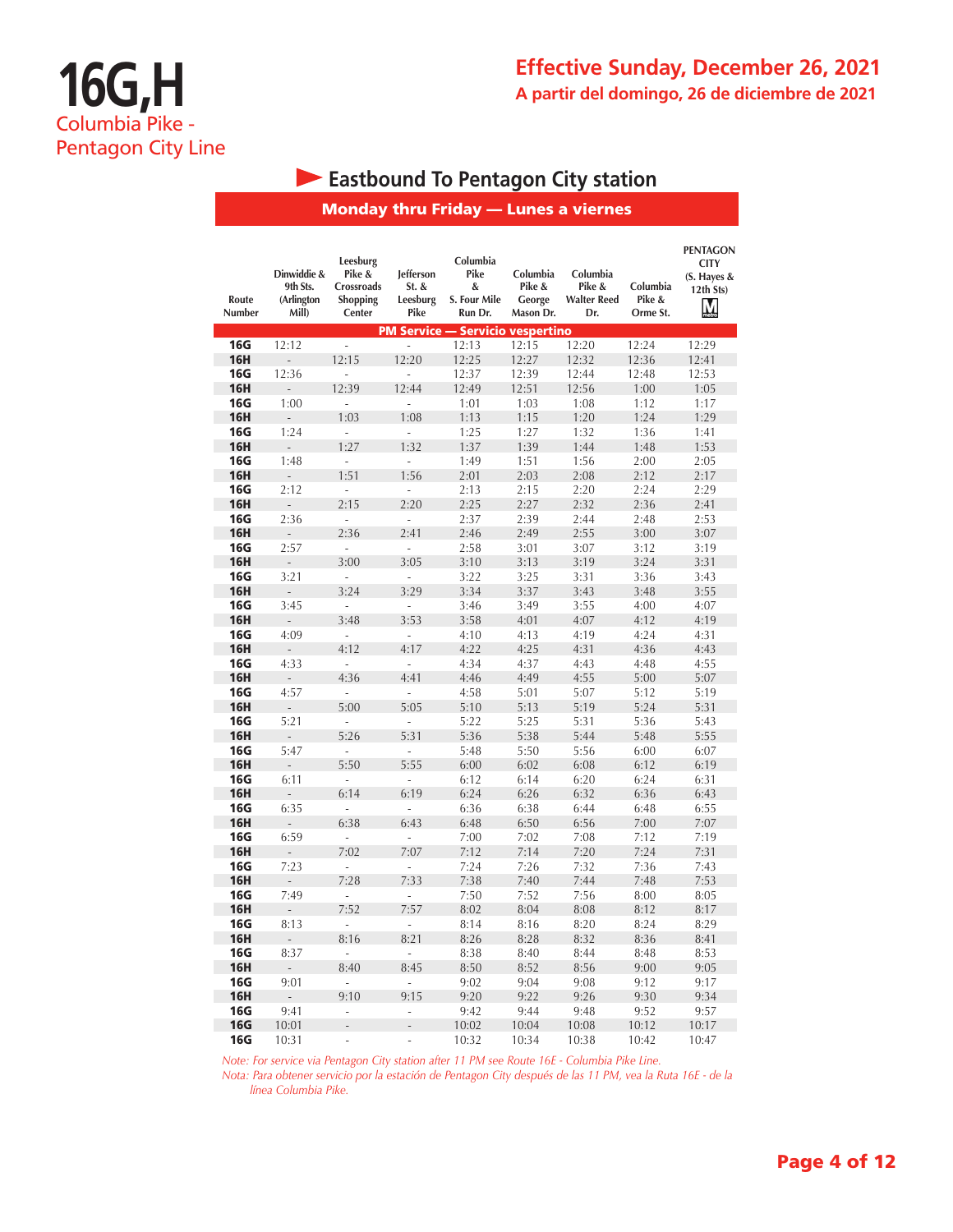## **• Westbound To Skyline City/Arlington Mill**

#### Monday thru Friday — Lunes a viernes

| Route<br>Number | Pentagon<br>City<br>(S. Hayes &<br>12th Sts)<br>M | Columbia<br>Pike & Orme Walter Reed<br>St. | Columbia<br>Pike &<br>Dr. | Columbia<br>Pike &<br>George | Columbia<br>Pike &<br>Mason Dr. Buchanan St. | lefferson<br>St. &<br>Leesburg<br>Pike | Seminary Rd<br>&<br>Magnolia La. Springs Rd.<br><b>(SKYLINE</b><br>CITY)<br>$\ast$ | Carlin<br>& Columbia<br>Pike<br>$\bullet$ | S. Greenbrier Dinwiddie &<br>St.<br>&<br>8th Rd<br>$\bullet$ | 9th Sts.<br>(ARLING-<br><b>TON MILL)</b><br>$\bullet$ |
|-----------------|---------------------------------------------------|--------------------------------------------|---------------------------|------------------------------|----------------------------------------------|----------------------------------------|------------------------------------------------------------------------------------|-------------------------------------------|--------------------------------------------------------------|-------------------------------------------------------|
|                 |                                                   |                                            |                           |                              | <b>AM Service - Servicio matutino</b>        |                                        |                                                                                    |                                           |                                                              |                                                       |
| <b>16G</b>      | L.                                                | L.                                         | ٠                         | ×.                           | ÷,                                           | ×.                                     | ÷,                                                                                 | 5:34                                      | 5:37                                                         | 5:41                                                  |
| <b>16G</b>      | $\frac{1}{2}$                                     | $\overline{\phantom{a}}$                   | $\overline{\phantom{a}}$  | $\overline{\phantom{a}}$     | $\overline{\phantom{a}}$                     | $\overline{\phantom{a}}$               | $\overline{\phantom{0}}$                                                           | 6:04                                      | 6:07                                                         | 6:11                                                  |
| <b>16G</b>      | 6:25                                              | 6:30                                       | 6:34                      | 6:38                         | 6:40                                         | $\sim$                                 | ä,                                                                                 | 6:44                                      | 6:47                                                         | 6:50                                                  |
| <b>16G</b>      | 7:00                                              | 7:05                                       | 7:09                      | 7:14                         | 7:16                                         | $\overline{\phantom{m}}$               | $\overline{\phantom{a}}$                                                           | 7:20                                      | 7:23                                                         | 7:26                                                  |
| <b>16H</b>      | 7:12                                              | 7:17                                       | 7:21                      | 7:26                         | 7:28                                         | 7:33                                   | 7:38                                                                               | ä,                                        | $\overline{\phantom{a}}$                                     | $\Box$                                                |
| <b>16G</b>      | 7:24                                              | 7:29                                       | 7:33                      | 7:38                         | 7:40                                         | $\overline{a}$                         | $\mathcal{L}$                                                                      | 7:44                                      | 7:47                                                         | 7:50                                                  |
| <b>16H</b>      | 7:36                                              | 7:41                                       | 7:45                      | 7:50                         | 7:52                                         | 7:57                                   | 8:02                                                                               | ä,                                        | $\overline{\phantom{a}}$                                     | $\overline{\phantom{a}}$                              |
| <b>16G</b>      | 7:48                                              | 7:53                                       | 7:57                      | 8:02                         | 8:04                                         | $\bar{a}$                              | $\overline{\phantom{a}}$                                                           | 8:08                                      | 8:11                                                         | 8:14                                                  |
| <b>16H</b>      | 8:00                                              | 8:05                                       | 8:09                      | 8:14                         | 8:16                                         | 8:21                                   | 8:26                                                                               | $\overline{\phantom{a}}$                  | $\overline{\phantom{a}}$                                     | $\blacksquare$                                        |
| <b>16G</b>      | 8:12                                              | 8:17                                       | 8:21                      | 8:26                         | 8:28                                         | $\overline{\phantom{a}}$               | $\frac{1}{2}$                                                                      | 8:32                                      | 8:35                                                         | 8:38                                                  |
| <b>16H</b>      | 8:24                                              | 8:29                                       | 8:33                      | 8:38                         | 8:40                                         | 8:45                                   | 8:50                                                                               | $\overline{\phantom{a}}$                  | $\bar{a}$                                                    | $\overline{\phantom{a}}$                              |
| <b>16G</b>      | 8:36                                              | 8:41                                       | 8:45                      | 8:50                         | 8:52                                         | $\overline{\phantom{a}}$               | $\mathcal{L}^{\pm}$                                                                | 8:56                                      | 8:59                                                         | 9:01                                                  |
| <b>16H</b>      | 8:48                                              | 8:53                                       | 8:57                      | 9:02                         | 9:04                                         | 9:09                                   | 9:14                                                                               | $\sim$                                    | $\overline{\phantom{a}}$                                     | $\overline{\phantom{a}}$                              |
| <b>16G</b>      | 9:00                                              | 9:05                                       | 9:09                      | 9:14                         | 9:16                                         | $\sim$                                 | $\overline{\phantom{a}}$                                                           | 9:20                                      | 9:23                                                         | 9:25                                                  |
| <b>16H</b>      | 9:12                                              | 9:17                                       | 9:21                      | 9:26                         | 9:28                                         | 9:33                                   | 9:38                                                                               | ä,                                        |                                                              | $\overline{\phantom{a}}$                              |
| <b>16G</b>      | 9:24                                              | 9:29                                       | 9:33                      | 9:38                         | 9:40                                         | $\overline{\phantom{a}}$               | $\overline{\phantom{a}}$                                                           | 9:44                                      | 9:47                                                         | 9:49                                                  |
| <b>16H</b>      | 9:36                                              | 9:41                                       | 9:45                      | 9:50                         | 9:52                                         | 9:57                                   | 10:02                                                                              | $\overline{\phantom{a}}$                  |                                                              | $\overline{\phantom{a}}$                              |
| <b>16G</b>      | 9:48                                              | 9:53                                       | 9:57                      | 10:02                        | 10:04                                        | $\overline{a}$                         | $\overline{\phantom{a}}$                                                           | 10:08                                     | 10:11                                                        | 10:13                                                 |
| <b>16H</b>      | 10:00                                             | 10:05                                      | 10:09                     | 10:14                        | 10:16                                        | 10:21                                  | 10:26                                                                              | $\frac{1}{2}$                             | $\overline{\phantom{a}}$                                     | $\overline{a}$                                        |
| <b>16G</b>      | 10:12                                             | 10:17                                      | 10:21                     | 10:26                        | 10:28                                        | $\overline{a}$                         | ÷.                                                                                 | 10:32                                     | 10:35                                                        | 10:37                                                 |
| <b>16H</b>      | 10:24                                             | 10:29                                      | 10:33                     | 10:38                        | 10:40                                        | 10:45                                  | 10:50                                                                              | ä,                                        |                                                              | $\overline{\phantom{a}}$                              |
| <b>16G</b>      | 10:36                                             | 10:41                                      | 10:45                     | 10:50                        | 10:52                                        | $\bar{a}$                              | $\mathcal{L}$                                                                      | 10:56                                     | 10:59                                                        | 11:01                                                 |
| <b>16H</b>      | 10:48                                             | 10:53                                      | 10:57                     | 11:02                        | 11:04                                        | 11:09                                  | 11:14                                                                              | ä,                                        |                                                              | ÷                                                     |
| <b>16G</b>      | 11:00                                             | 11:05                                      | 11:09                     | 11:14                        | 11:16                                        |                                        |                                                                                    | 11:20                                     | 11:23                                                        | 11:25                                                 |
| <b>16H</b>      | 11:12                                             | 11:17                                      | 11:21                     | 11:26                        | 11:28                                        | 11:33                                  | 11:38                                                                              | ÷,                                        | $\overline{\phantom{a}}$                                     | ä,                                                    |
| <b>16G</b>      | 11:24                                             | 11:29                                      | 11:34                     | 11:39                        | 11:41                                        | $\bar{a}$                              | ÷.                                                                                 | 11:46                                     | 11:49                                                        | 11:51                                                 |
| <b>16H</b>      | 11:36                                             | 11:41                                      | 11:46                     | 11:51                        | 11:53                                        | 11:58                                  | 12:03                                                                              | ÷                                         |                                                              |                                                       |
| <b>16G</b>      | 11:48                                             | 11:53                                      | 11:58                     | 12:03                        | 12:05                                        |                                        | $\overline{\phantom{a}}$                                                           | 12:10                                     | 12:13                                                        | 12:15                                                 |

l *— Route 16G operates as a loop in Arlington Mill. Passengers boarding buses on Carlin Springs Rd., 8th Rd. Greenbrier St., 7th Rd. and Dinwiddie St. may remain on the bus at the end of the line and continue eastbound along Columbia Pike at no fare penalty.*

l *— Route 16H operates as a loop in Skyline City. Passengers boarding buses on Leesburg Pike, George Mason Dr., and Seminary Rd. may remain on the bus at the end of the line and continue eastbound along Columbia Pike at no fare penalty.*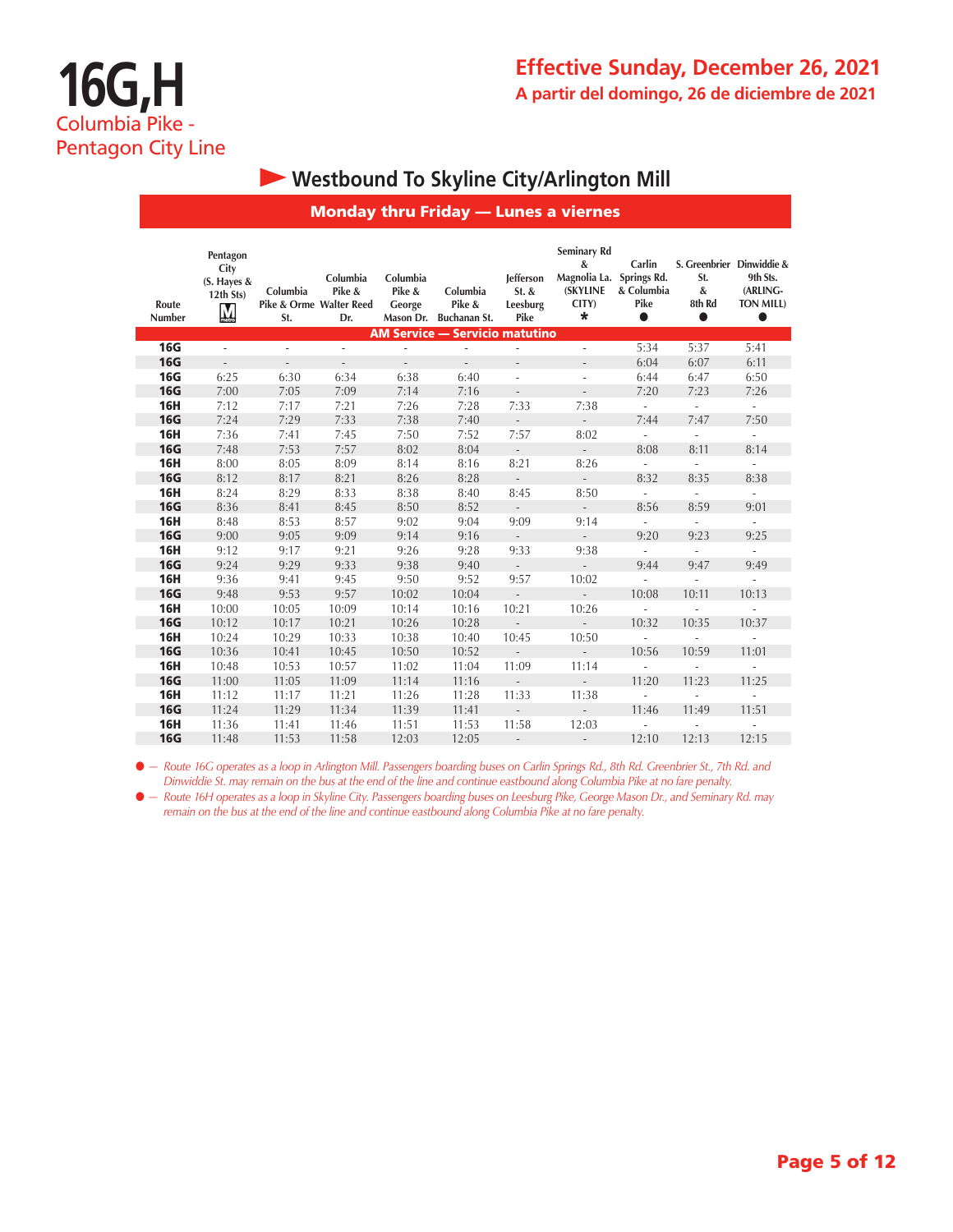# **• Westbound To Skyline City/Arlington Mill**

|                          |                                                   |                                            |                           |                              |                                                  |                                        | <b>Monday thru Friday - Lunes a viernes</b>                                          |                                   |                                                      |                                                |
|--------------------------|---------------------------------------------------|--------------------------------------------|---------------------------|------------------------------|--------------------------------------------------|----------------------------------------|--------------------------------------------------------------------------------------|-----------------------------------|------------------------------------------------------|------------------------------------------------|
| Route<br>Number          | Pentagon<br>City<br>(S. Hayes &<br>12th Sts)<br>M | Columbia<br>Pike & Orme Walter Reed<br>St. | Columbia<br>Pike &<br>Dr. | Columbia<br>Pike &<br>George | Columbia<br>Pike &<br>Mason Dr. Buchanan St.     | Jefferson<br>St. &<br>Leesburg<br>Pike | <b>Seminary Rd</b><br>&<br>Magnolia La. Springs Rd.<br><b>(SKYLINE</b><br>CITY)<br>* | Carlin<br>& Columbia<br>Pike<br>0 | S. Greenbrier Dinwiddie &<br>St.<br>&<br>8th Rd<br>0 | 9th Sts.<br>(ARLING-<br>TON MILL)<br>$\bullet$ |
| <b>16H</b>               | 12:00                                             | 12:05                                      | 12:10                     | 12:15                        | <b>PM Service - Servicio vespertino</b><br>12:17 | 12:22                                  | 12:27                                                                                | $\overline{\phantom{a}}$          | $\overline{\phantom{a}}$                             | $\overline{\phantom{a}}$                       |
| <b>16G</b>               | 12:12                                             | 12:17                                      | 12:22                     | 12:27                        | 12:29                                            | ÷,                                     | ÷,                                                                                   | 12:34                             | 12:37                                                | 12:39                                          |
| <b>16H</b>               | 12:24                                             | 12:29                                      | 12:34                     | 12:39                        | 12:41                                            | 12:46                                  | 12:51                                                                                | $\overline{\phantom{a}}$          | ÷,                                                   | $\omega$                                       |
| <b>16G</b>               | 12:36                                             | 12:41                                      | 12:46                     | 12:51                        | 12:53                                            |                                        | ÷,                                                                                   | 12:58                             | 1:01                                                 | 1:03                                           |
| <b>16H</b>               | 12:48                                             | 12:53                                      | 12:58                     | 1:03                         | 1:05                                             | 1:10                                   | 1:15                                                                                 | $\overline{\phantom{a}}$          | $\sim$                                               | $\overline{\phantom{a}}$                       |
| <b>16G</b>               | 1:00                                              | 1:05                                       | 1:10                      | 1:15                         | 1:17                                             |                                        | $\qquad \qquad -$                                                                    | 1:22                              | 1:25                                                 | 1:27                                           |
| <b>16H</b>               | 1:12                                              | 1:17                                       | 1:22                      | 1:27                         | 1:29                                             | 1:34                                   | 1:39                                                                                 | $\bar{\phantom{a}}$               | $\overline{\phantom{a}}$                             | $\overline{\phantom{a}}$                       |
| <b>16G</b>               | 1:24                                              | 1:29                                       | 1:34                      | 1:39                         | 1:41                                             | $\overline{\phantom{a}}$               | $\overline{\phantom{a}}$                                                             | 1:46                              | 1:49                                                 | 1:51                                           |
| <b>16H</b>               | 1:36                                              | 1:41                                       | 1:46                      | 1:51                         | 1:53                                             | 1:58                                   | 2:03                                                                                 | $\overline{\phantom{a}}$          | $\overline{\phantom{a}}$                             | $\Box$                                         |
| <b>16G</b>               | 1:48                                              | 1:53                                       | 1:58                      | 2:03                         | 2:05                                             | $\overline{\phantom{a}}$               | $\mathbb{R}^2$                                                                       | 2:10                              | 2:13                                                 | 2:15                                           |
| <b>16H</b>               | 2:00                                              | 2:05                                       | 2:10                      | 2:15                         | 2:17                                             | 2:22                                   | 2:27                                                                                 | $\overline{\phantom{a}}$          | $\overline{\phantom{a}}$                             | $\Box$                                         |
| <b>16G</b>               | 2:12                                              | 2:18                                       | 2:23                      | 2:29                         | 2:31                                             | $\Box$                                 | $\mathcal{L}_{\mathcal{A}}$                                                          | 2:36                              | 2:39                                                 | 2:41                                           |
| <b>16H</b>               | 2:24                                              | 2:30                                       | 2:35                      | 2:41                         | 2:43                                             | 2:49                                   | 2:54                                                                                 | $\Box$                            | $\blacksquare$                                       | $\blacksquare$                                 |
| <b>16G</b>               | 2:36                                              | 2:42                                       | 2:47                      | 2:53                         | 2:55                                             | $\overline{\phantom{a}}$               | $\label{eq:reduced}$                                                                 | 3:00                              | 3:03<br>$\overline{\phantom{a}}$                     | 3:05                                           |
| <b>16H</b><br><b>16G</b> | 2:48<br>3:00                                      | 2:54<br>3:06                               | 2:59<br>3:11              | 3:05<br>3:17                 | 3:07<br>3:19                                     | 3:13                                   | 3:18                                                                                 | $\overline{\phantom{a}}$<br>3:24  | 3:27                                                 | 3:29                                           |
| <b>16H</b>               | 3:12                                              | 3:18                                       | 3:23                      | 3:29                         | 3:31                                             | 3:37                                   | $\overline{\phantom{a}}$<br>3:42                                                     | $\overline{\phantom{a}}$          | $\overline{\phantom{a}}$                             | $\overline{\phantom{a}}$                       |
| <b>16G</b>               | 3:24                                              | 3:30                                       | 3:35                      | 3:41                         | 3:43                                             | $\overline{\phantom{a}}$               | $\frac{1}{2}$                                                                        | 3:48                              | 3:51                                                 | 3:53                                           |
| <b>16H</b>               | 3:36                                              | 3:42                                       | 3:47                      | 3:53                         | 3:55                                             | 4:01                                   | 4:06                                                                                 | $\overline{\phantom{a}}$          | ÷,                                                   | $\overline{\phantom{a}}$                       |
| <b>16G</b>               | 3:48                                              | 3:54                                       | 3:59                      | 4:05                         | 4:07                                             | $\overline{\phantom{a}}$               | $\overline{\phantom{a}}$                                                             | 4:12                              | 4:15                                                 | 4:17                                           |
| <b>16H</b>               | 4:00                                              | 4:07                                       | 4:12                      | 4:20                         | 4:22                                             | 4:30                                   | 4:35                                                                                 | $\overline{\phantom{a}}$          | $\overline{\phantom{a}}$                             | $\blacksquare$                                 |
| <b>16G</b>               | 4:12                                              | 4:19                                       | 4:24                      | 4:32                         | 4:34                                             | $\overline{\phantom{a}}$               | $\Box$                                                                               | 4:40                              | 4:43                                                 | 4:46                                           |
| <b>16H</b>               | 4:24                                              | 4:31                                       | 4:36                      | 4:44                         | 4:46                                             | 4:54                                   | 4:59                                                                                 | ä,                                | $\sim$                                               | $\overline{\phantom{a}}$                       |
| <b>16G</b>               | 4:36                                              | 4:43                                       | 4:48                      | 4:56                         | 4:58                                             |                                        | ÷,                                                                                   | 5:04                              | 5:07                                                 | 5:10                                           |
| <b>16H</b>               | 4:48                                              | 4:56                                       | 5:02                      | 5:10                         | 5:12                                             | 5:20                                   | 5:25                                                                                 | $\overline{\phantom{a}}$          | $\overline{\phantom{a}}$                             | $\overline{\phantom{a}}$                       |
| <b>16G</b>               | 5:00                                              | 5:08                                       | 5:14                      | 5:22                         | 5:24                                             |                                        | $\qquad \qquad \blacksquare$                                                         | 5:30                              | 5:33                                                 | 5:36                                           |
| <b>16H</b>               | 5:12                                              | 5:20                                       | 5:26                      | 5:34                         | 5:36                                             | 5:44                                   | 5:49                                                                                 | $\overline{\phantom{a}}$          | $\overline{\phantom{a}}$                             | $\overline{\phantom{a}}$                       |
| <b>16G</b>               | 5:24                                              | 5:32                                       | 5:38                      | 5:46                         | 5:48                                             | $\overline{\phantom{a}}$               | $\overline{\phantom{a}}$                                                             | 5:54                              | 5:57                                                 | 6:00                                           |
| <b>16H</b>               | 5:36                                              | 5:44                                       | 5:50                      | 5:58                         | 6:00                                             | 6:08                                   | 6:13                                                                                 | $\overline{\phantom{a}}$          | $\overline{\phantom{a}}$                             | $\overline{\phantom{a}}$                       |
| <b>16G</b>               | 5:48                                              | 5:56                                       | 6:02                      | 6:10                         | 6:12                                             | $\overline{\phantom{a}}$               | $\overline{\phantom{a}}$                                                             | 6:18                              | 6:21                                                 | 6:24                                           |
| 16H<br><b>16G</b>        | 6:00                                              | 6:08                                       | 6:14<br>6:26              | 6:21                         | 6:23<br>6:35                                     | 6:31                                   | 6:36<br>$\overline{\phantom{a}}$                                                     | $\Box$                            | $\overline{\phantom{a}}$                             | $\Box$<br>6:46                                 |
| 16H                      | 6:12<br>6:24                                      | 6:20<br>6:32                               | 6:38                      | 6:33<br>6:45                 | 6:47                                             | ÷,<br>6:55                             | 7:00                                                                                 | 6:41<br>$\overline{\phantom{a}}$  | 6:44<br>$\overline{\phantom{a}}$                     | $\overline{\phantom{a}}$                       |
| <b>16G</b>               | 6:36                                              | 6:44                                       | 6:49                      | 6:55                         | 6:57                                             | $\overline{\phantom{a}}$               | $\overline{\phantom{0}}$                                                             | 7:02                              | 7:05                                                 | 7:08                                           |
| 16H                      | 6:48                                              | 6:56                                       | 7:01                      | 7:07                         | 7:09                                             | 7:16                                   | 7:21                                                                                 | $\overline{\phantom{a}}$          | $\overline{\phantom{a}}$                             | $\overline{\phantom{a}}$                       |
| <b>16G</b>               | 7:00                                              | 7:08                                       | 7:13                      | 7:19                         | 7:21                                             |                                        | $\overline{\phantom{a}}$                                                             | 7:26                              | 7:29                                                 | 7:32                                           |
| <b>16H</b>               | 7:12                                              | 7:18                                       | 7:23                      | 7:28                         | 7:30                                             | 7:35                                   | 7:40                                                                                 |                                   |                                                      | i,                                             |
| <b>16G</b>               | 7:24                                              | 7:30                                       | 7:35                      | 7:40                         | 7:42                                             | $\overline{\phantom{a}}$               | $\overline{\phantom{a}}$                                                             | 7:47                              | 7:49                                                 | 7:51                                           |
| <b>16H</b>               | 7:36                                              | 7:42                                       | 7:47                      | 7:52                         | 7:54                                             | 7:59                                   | 8:04                                                                                 |                                   |                                                      |                                                |
| 16G                      | 7:48                                              | 7:54                                       | 7:59                      | 8:04                         | 8:06                                             | $\sim$                                 | $\sim$                                                                               | 8:11                              | 8:13                                                 | 8:15                                           |
| <b>16H</b>               | 8:00                                              | 8:06                                       | 8:11                      | 8:16                         | 8:18                                             | 8:23                                   | 8:28                                                                                 | $\sim$                            | $\mathcal{L}_{\mathcal{A}}$                          | $\sim$                                         |
| 16G                      | 8:12                                              | 8:18                                       | 8:23                      | 8:28                         | 8:30                                             | $\omega_{\rm c}$                       | $\sim$                                                                               | 8:35                              | 8:37                                                 | 8:39                                           |
| <b>16H</b>               | 8:24                                              | 8:30                                       | 8:35                      | 8:40                         | 8:42                                             | 8:47                                   | 8:52                                                                                 | $\sim$                            | $\sim$                                               | $\sim$                                         |
| <b>16G</b>               | 8:36                                              | 8:42                                       | 8:47                      | 8:52                         | 8:54                                             | $\sim$                                 | $\sim$                                                                               | 8:59                              | 9:01                                                 | 9:03                                           |
| <b>16H</b><br><b>16G</b> | 8:48<br>9:00                                      | 8:54<br>9:06                               | 8:59<br>9:11              | 9:04<br>9:16                 | 9:06<br>9:18                                     | 9:11<br>$\sim$                         | 9:16<br>$\sim$                                                                       | $\sim$<br>9:23                    | $\sim$<br>9:25                                       | $\sim$<br>9:27                                 |
| <b>16H</b>               | 9:12                                              | 9:18                                       | 9:23                      | 9:28                         | 9:30                                             | 9:35                                   | 9:40                                                                                 | $\sim$                            | $\sim$                                               | $\sim$                                         |
| <b>16G</b>               | 9:25                                              | 9:31                                       | 9:36                      | 9:41                         | 9:43                                             | $\sim 10^{-1}$                         | $\sim$                                                                               | 9:48                              | 9:50                                                 | 9:52                                           |
| 16H                      | 9:40                                              | 9:46                                       | 9:51                      | 9:56                         | 9:58                                             | 10:03                                  | 10:08                                                                                | $\sim$                            | $\sim$                                               | $\sim$                                         |
| <b>16G</b>               | 9:55                                              | 10:01                                      | 10:06                     | 10:11                        | 10:13                                            | $\sim$                                 | $\omega_{\rm{eff}}$                                                                  | 10:18                             | 10:20                                                | 10:22                                          |
| <b>16H</b>               | 10:10                                             | 10:16                                      | 10:21                     | 10:26                        | 10:28                                            | 10:33                                  | 10:38                                                                                | $\omega_{\rm{eff}}$               | $\sim$                                               | $\sim$                                         |
| <b>16G</b>               | 10:26                                             | 10:31                                      | 10:35                     | 10:40                        | 10:42                                            | $\mathcal{L}_{\mathcal{A}}$            | $\mathcal{L}_{\mathcal{A}}$                                                          | 10:46                             | 10:48                                                | 10:50                                          |
| <b>16G</b>               | 10:56                                             | 11:01                                      | 11:05                     | 11:10                        | 11:12                                            | $\sim 100$                             | $\omega_{\rm{max}}$                                                                  | 11:16                             | 11:18                                                | 11:20                                          |

● *- Route 16G operates as a loop in Arlington Mill. Passengers boarding buses on Carlin Springs Rd., 8th Rd. Greenbrier St., 7th Rd. and Dinwiddie St. may remain on the bus at the end of the line and continue eastbound along Columbia Pike at no fare penalty.*

 $\bullet$  — Route 16H operates as a loop in Skyline City. Passengers boarding buses on Leesburg Pike, George Mason Dr., and Seminary Rd. n**Page 6 of 12** *remain on the bus at the end of the line and continue eastbound along Columbia Pike at no fare penalty.*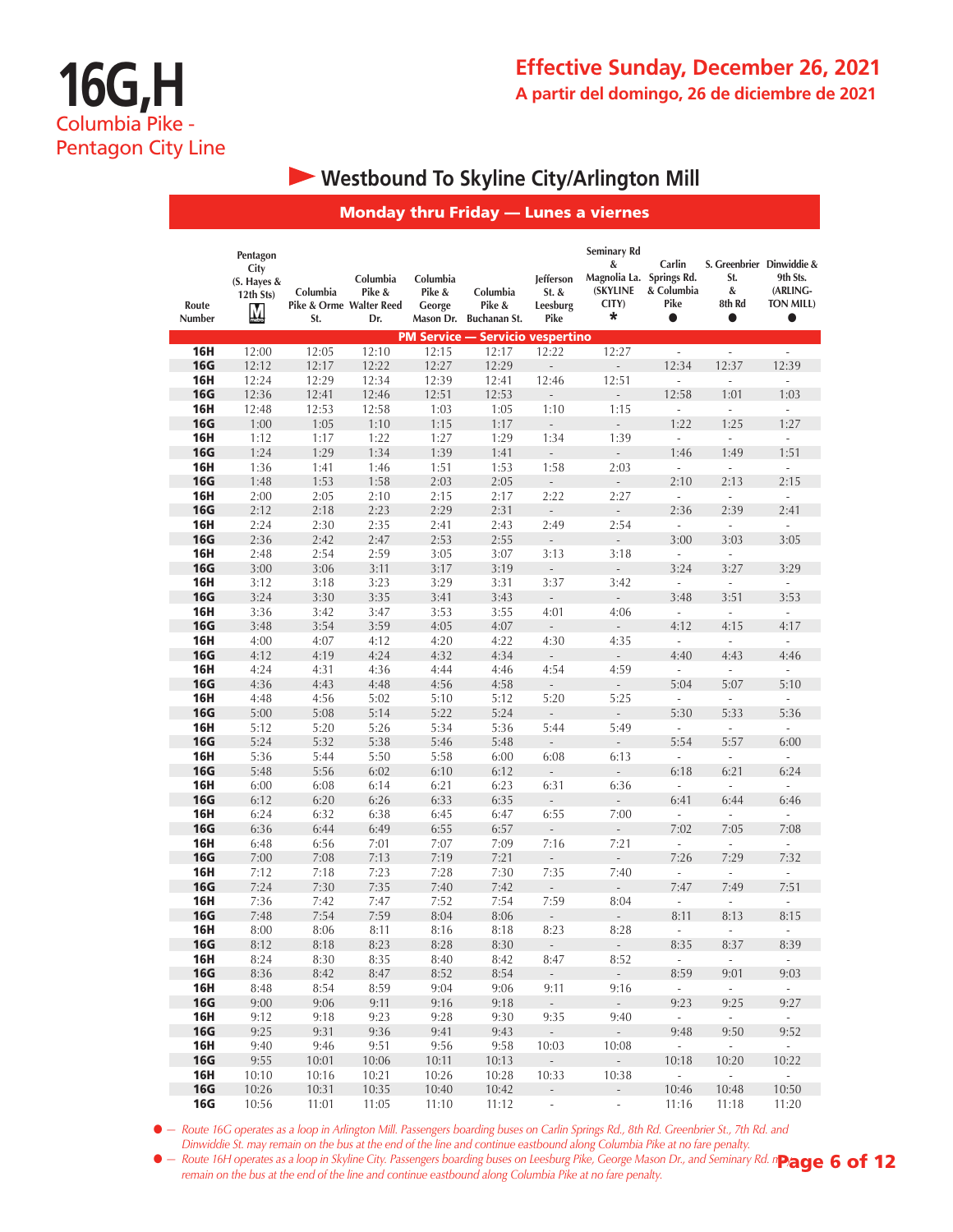## **Eastbound To Pentagon City station**

#### Saturday — Sábados

|            |                          |                           |                                           |                 |        |          |          | PENTA-                   |
|------------|--------------------------|---------------------------|-------------------------------------------|-----------------|--------|----------|----------|--------------------------|
|            |                          | Leesburg                  |                                           | Colum-          | $Co-$  | Colum-   |          | <b>GON</b>               |
|            | Dinwid-                  | Pike &                    |                                           | bia Pike lumbia |        | bia Pike |          | <b>CITY</b><br>(S. Hayes |
|            | die & 9th                |                           | Cross- Jefferson                          | &               | Pike & | &        | Colum-   | & 12th                   |
|            | Sts.                     | roads                     | St. &                                     | S. Four         | George | Walter   | bia Pike | Sts)                     |
| Route      |                          |                           | (Arling- Shopping Leesburg Mile Run Mason |                 |        | Reed     | & Orme   |                          |
|            | Number ton Mill) Center  |                           | Pike                                      | Dr.             | Dr.    | Dr.      | St.      | M                        |
|            |                          |                           | <b>AM Service - Servicio matutino</b>     |                 |        |          |          |                          |
| 16G        | 5:40                     | $\sim$                    | ÷.                                        | 5:41            | 5:43   | 5:48     | 5:52     | 5:57                     |
| <b>16G</b> | 6:10                     |                           |                                           | 6:11            | 6:13   | 6:18     | 6:22     | 6:27                     |
| <b>16G</b> | 6:40                     | $\overline{a}$            | $\overline{a}$                            | 6:41            | 6:43   | 6:48     | 6:52     | 6:57                     |
| <b>16G</b> | 6:48                     | $\mathbb{Z}^{\mathbb{Z}}$ | $\overline{a}$                            | 6:49            | 6:51   | 6:56     | 7:00     | 7:05                     |
| 16H        | $\overline{\phantom{a}}$ | 6:53                      | 6:56                                      | 7:01            | 7:03   | 7:08     | 7:12     | 7:17                     |
| <b>16G</b> | 7:12                     | $\sim$                    | $\mathcal{L}^{\pm}$                       | 7:13            | 7:15   | 7:20     | 7:24     | 7:29                     |
| <b>16H</b> | $\overline{a}$           | 7:17                      | 7:20                                      | 7:25            | 7:27   | 7:32     | 7:36     | 7:41                     |
| <b>16G</b> | 7:36                     | $\sim$                    | $\sim$                                    | 7:37            | 7:39   | 7:44     | 7:48     | 7:53                     |
| 16H        | ÷,                       | 7:41                      | 7:44                                      | 7:49            | 7:51   | 7:56     | 8:00     | 8:05                     |
| <b>16G</b> | 8:00                     | $\sim 10^{-11}$           | $\sim$                                    | 8:01            | 8:03   | 8:08     | 8:12     | 8:17                     |
| <b>16H</b> | $\frac{1}{2}$            | 8:05                      | 8:08                                      | 8:13            | 8:15   | 8:20     | 8:24     | 8:29                     |
| <b>16G</b> | 8:24                     | $\sim 10^{-11}$           | $\sim 10^{-1}$                            | 8:25            | 8:27   | 8:32     | 8:36     | 8:41                     |
| <b>16H</b> | $\overline{\phantom{a}}$ | 8:29                      | 8:32                                      | 8:37            | 8:39   | 8:44     | 8:48     | 8:53                     |
| <b>16G</b> | 8:48                     | $\sim 10^{-11}$           | $\sim$                                    | 8:49            | 8:51   | 8:56     | 9:00     | 9:05                     |
| <b>16H</b> | $\blacksquare$           | 8:53                      | 8:56                                      | 9:01            | 9:03   | 9:08     | 9:12     | 9:17                     |
| <b>16G</b> | 9:12                     | $\sim 10^{-1}$            | $\sim$                                    | 9:13            | 9:15   | 9:20     | 9:24     | 9:29                     |
| 16H        | $\overline{\phantom{a}}$ | 9:17                      | 9:20                                      | 9:25            | 9:27   | 9:32     | 9:36     | 9:41                     |
| <b>16G</b> | 9:36                     | $\sim 10^{-11}$           | $\sim$                                    | 9:37            | 9:39   | 9:44     | 9:48     | 9:53                     |
| 16H        | $\overline{\phantom{a}}$ | 9:41                      | 9:44                                      | 9:49            | 9:51   | 9:56     | 10:00    | 10:05                    |
| <b>16G</b> | 9:58                     | $\sim$                    | $\sim$                                    | 9:59            | 10:01  | 10:07    | 10:12    | 10:18                    |
| <b>16H</b> | $\overline{\phantom{a}}$ | 10:01                     | 10:06                                     | 10:11           | 10:13  | 10:19    | 10:24    | 10:30                    |
| <b>16G</b> | 10:22                    | $\sim 10^{-1}$            | $\sim$                                    | 10:23           | 10:25  | 10:31    | 10:36    | 10:42                    |
| 16H        | ä,                       | 10:25                     | 10:30                                     | 10:35           | 10:37  | 10:43    | 10:48    | 10:54                    |
| <b>16G</b> | 10:46                    | $\sim 100$                | $\sim$                                    | 10:47           | 10:49  | 10:55    | 11:00    | 11:06                    |
| 16H        | $\overline{\phantom{a}}$ | 10:49                     | 10:54                                     | 10:59           | 11:01  | 11:07    | 11:12    | 11:18                    |
| <b>16G</b> | 11:10                    | $\sim 100$                | $\mathcal{L}^{\pm}$                       | 11:11           | 11:13  | 11:19    | 11:24    | 11:30                    |
| 16H        | ÷.                       | 11:13                     | 11:18                                     | 11:23           | 11:25  | 11:31    | 11:36    | 11:42                    |
| <b>16G</b> | 11:34                    | $\sim 100$                | $\sim$                                    | 11:35           | 11:37  | 11:43    | 11:48    | 11:54                    |
| <b>16H</b> | ÷.                       | 11:37                     | 11:42                                     | 11:47           | 11:49  | 11:55    | 12:00    | 12:06                    |
| <b>16G</b> | 11:58                    | $\sim$                    | $\overline{a}$                            | 11:59           | 12:01  | 12:07    | 12:12    | 12:18                    |

### **Eastbound To Pentagon City station**

#### Saturday — Sábados

| Route      | die & 9th<br>Sts.<br>Number ton Mill) | Leesburg<br>Dinwid-Pike &<br>roads<br>Center | Cross- Jefferson<br>St. &<br>(Arling- Shopping Leesburg Mile Run<br>Pike | Colum-<br>bia Pike<br>&<br>S. Four<br>Dr. | $Co-$<br>lumbia<br>Pike &<br>George<br>Mason<br>Dr. | Colum-<br>bia Pike<br>&<br>Walter<br>Reed<br>Dr. | Colum-<br>bia Pike<br>& Orme<br>St. | PENTA-<br>GON<br><b>CITY</b><br>(S. Hayes<br>& 12th<br>Sts)<br>M |
|------------|---------------------------------------|----------------------------------------------|--------------------------------------------------------------------------|-------------------------------------------|-----------------------------------------------------|--------------------------------------------------|-------------------------------------|------------------------------------------------------------------|
|            |                                       |                                              | PM Service — Servicio vespertino                                         |                                           |                                                     |                                                  |                                     |                                                                  |
| 16H        | $\omega$ .                            | 12:01                                        | 12:06                                                                    | 12:11                                     | 12:13                                               | 12:19                                            | 12:24                               | 12:30                                                            |
| <b>16G</b> | 12:22                                 | $\overline{\phantom{a}}$                     | $\frac{1}{2}$                                                            | 12:23                                     | 12:25                                               | 12:31                                            | 12:36                               | 12:42                                                            |
| 16H        | $\overline{a}$                        | 12:25                                        | 12:30                                                                    | 12:35                                     | 12:37                                               | 12:43                                            | 12:48                               | 12:54                                                            |
| 16G        | 12:46                                 | ÷,                                           | ÷,                                                                       | 12:47                                     | 12:49                                               | 12:55                                            | 1:00                                | 1:06                                                             |
| 16H        | $\overline{a}$                        | 12:49                                        | 12:54                                                                    | 12:59                                     | 1:01                                                | 1:07                                             | 1:12                                | 1:18                                                             |
| 16G        | 1:10                                  | $\overline{a}$                               | $\overline{a}$                                                           | 1:11                                      | 1:13                                                | 1:19                                             | 1:24                                | 1:30                                                             |
| 16H        | $\overline{a}$                        | 1:13                                         | 1:18                                                                     | 1:23                                      | 1:25                                                | 1:31                                             | 1:36                                | 1:42                                                             |
| <b>16G</b> | 1:34                                  | ÷,                                           | $\overline{a}$                                                           | 1:35                                      | 1:37                                                | 1:43                                             | 1:48                                | 1:54                                                             |
| 16H        | ÷,                                    | 1:37                                         | 1:42                                                                     | 1:47                                      | 1:49                                                | 1:55                                             | 2:00                                | 2:06                                                             |
| <b>16G</b> | 1:58                                  | $\sim$                                       | ÷,                                                                       | 1:59                                      | 2:01                                                | 2:07                                             | 2:12                                | 2:18                                                             |
| 16H        | ÷,                                    | 2:01                                         | 2:06                                                                     | 2:11                                      | 2:13                                                | 2:19                                             | 2:24                                | 2:30                                                             |
| <b>16G</b> | 2:22                                  | $\overline{\phantom{a}}$                     | $\frac{1}{2}$                                                            | 2:23                                      | 2:25                                                | 2:31                                             | 2:36                                | 2:42                                                             |
| 16H        | ÷,                                    | 2:25                                         | 2:30                                                                     | 2:35<br>2:47                              | 2:37                                                | 2:43                                             | 2:48                                | 2:54                                                             |
| 16G        | 2:46<br>$\overline{\phantom{a}}$      | $\overline{\phantom{a}}$<br>2:49             | $\frac{1}{2}$<br>2:54                                                    |                                           | 2:49                                                | 2:55                                             | 3:00                                | 3:06<br>3:18                                                     |
| 16H<br>16G | 3:10                                  | ÷,                                           | $\overline{a}$                                                           | 2:59<br>3:11                              | 3:01<br>3:13                                        | 3:07<br>3:19                                     | 3:12<br>3:24                        | 3:30                                                             |
| 16H        | $\overline{a}$                        | 3:13                                         | 3:18                                                                     | 3:23                                      | 3:25                                                | 3:31                                             | 3:36                                | 3:42                                                             |
| <b>16G</b> | 3:34                                  | $\overline{a}$                               | $\overline{a}$                                                           | 3:35                                      | 3:37                                                | 3:43                                             | 3:48                                | 3:54                                                             |
| 16H        | $\overline{\phantom{a}}$              | 3:37                                         | 3:42                                                                     | 3:47                                      | 3:49                                                | 3:55                                             | 4:00                                | 4:06                                                             |
| <b>16G</b> | 3:58                                  | $\overline{\phantom{a}}$                     | $\frac{1}{2}$                                                            | 3:59                                      | 4:01                                                | 4:07                                             | 4:12                                | 4:18                                                             |
| 16H        | ÷,                                    | 4:01                                         | 4:06                                                                     | 4:11                                      | 4:13                                                | 4:19                                             | 4:24                                | 4:30                                                             |
| <b>16G</b> | 4:22                                  | $\frac{1}{2}$                                | $\overline{a}$                                                           | 4:23                                      | 4:25                                                | 4:31                                             | 4:36                                | 4:42                                                             |
| 16H        | ÷,                                    | 4:25                                         | 4:30                                                                     | 4:35                                      | 4:37                                                | 4:43                                             | 4:48                                | 4:54                                                             |
| <b>16G</b> | 4:46                                  | $\overline{\phantom{a}}$                     | $\overline{\phantom{a}}$                                                 | 4:47                                      | 4:49                                                | 4:55                                             | 5:00                                | 5:06                                                             |
| 16H        | ÷,                                    | 4:49                                         | 4:54                                                                     | 4:59                                      | 5:01                                                | 5:07                                             | 5:12                                | 5:18                                                             |
| 16G        | 5:10                                  | $\overline{a}$                               | -                                                                        | 5:11                                      | 5:13                                                | 5:19                                             | 5:24                                | 5:30                                                             |
| 16H        | i,                                    | 5:13                                         | 5:18                                                                     | 5:23                                      | 5:25                                                | 5:31                                             | 5:36                                | 5:42                                                             |
| <b>16G</b> | 5:34                                  | $\label{eq:reduced}$                         | $\overline{a}$                                                           | 5:35                                      | 5:37                                                | 5:43                                             | 5:48                                | 5:54                                                             |
| 16H        | ÷.                                    | 5:39                                         | 5:44                                                                     | 5:49                                      | 5:51                                                | 5:56                                             | 6:00                                | 6:06                                                             |
| <b>16G</b> | 6:00                                  | $\overline{\phantom{a}}$                     |                                                                          | 6:01                                      | 6:03                                                | 6:08                                             | 6:12                                | 6:18                                                             |
| 16H        | ÷,                                    | 6:03                                         | 6:08                                                                     | 6:13                                      | 6:15                                                | 6:20                                             | 6:24                                | 6:30                                                             |
| 16G        | 6:24                                  | $\overline{\phantom{a}}$                     | $\frac{1}{2}$                                                            | 6:25                                      | 6:27                                                | 6:32                                             | 6:36                                | 6:42                                                             |
| 16H        | ÷,                                    | 6:27                                         | 6:32                                                                     | 6:37                                      | 6:39                                                | 6:44                                             | 6:48                                | 6:54                                                             |
| 16G        | 6:48                                  | $\overline{\phantom{a}}$                     | $\overline{\phantom{a}}$                                                 | 6:49                                      | 6:51                                                | 6:56                                             | 7:00                                | 7:06                                                             |
| 16H        | ÷                                     | 6:51                                         | 6:56                                                                     | 7:01                                      | 7:03                                                | 7:08                                             | 7:12                                | 7:18                                                             |
| 16G        | 7:12                                  | ÷,                                           | $\overline{a}$                                                           | 7:13                                      | 7:15                                                | 7:20                                             | 7:24                                | 7:30                                                             |
| 16H        | $\overline{a}$                        | 7:15                                         | 7:20                                                                     | 7:25                                      | 7:27                                                | 7:32                                             | 7:36                                | 7:42                                                             |
| 16G        | 7:36                                  | $\overline{a}$                               | $\frac{1}{2}$                                                            | 7:37                                      | 7:39                                                | 7:44                                             | 7:48                                | 7:54                                                             |
| 16H        | ÷,                                    | 7:39                                         | 7:44                                                                     | 7:49                                      | 7:51                                                | 7:56                                             | 8:00                                | 8:06                                                             |
| 16G        | 8:00                                  | $\overline{\phantom{a}}$                     |                                                                          | 8:01                                      | 8:03                                                | 8:08                                             | 8:12                                | 8:18                                                             |
| 16H        | ÷,                                    | 8:03                                         | 8:08                                                                     | 8:13                                      | 8:15                                                | 8:20                                             | 8:24                                | 8:30                                                             |
| <b>16G</b> | 8:24                                  | $\overline{a}$                               | $\overline{a}$                                                           | 8:25                                      | 8:27                                                | 8:32                                             | 8:36                                | 8:42                                                             |
| 16H        | $\overline{a}$                        | 8:27                                         | 8:32                                                                     | 8:37                                      | 8:39                                                | 8:44                                             | 8:48                                | 8:54                                                             |
| <b>16G</b> | 8:49                                  | ÷,                                           | ÷                                                                        | 8:50                                      | 8:52                                                | 8:56                                             | 9:00                                | 9:05                                                             |
| <b>16G</b> | 9:11                                  | -                                            | L,                                                                       | 9:12                                      | 9:14                                                | 9:18                                             | 9:22                                | 9:27                                                             |
| <b>16H</b> | $\overline{\phantom{a}}$              | 9:19                                         | 9:22                                                                     | 9:27                                      | 9:29                                                | 9:33                                             | 9:37                                | 9:42                                                             |
| <b>16G</b> | 9:41                                  | ÷,                                           | i,                                                                       | 9:42                                      | 9:44                                                | 9:48                                             | 9:52                                | 9:57                                                             |
| <b>16G</b> | 10:01                                 | ÷,                                           | ÷,                                                                       | 10:02                                     | 10:04                                               | 10:08                                            | 10:12                               | 10:17                                                            |
| <b>16G</b> | 10:31                                 | ÷,                                           | L,                                                                       | 10:32                                     | 10:34                                               | 10:38                                            | 10:42                               | 10:47                                                            |

*Note: For service via Pentagon City station after 11 PM see Route 16E - Columbia Pike Line.*

*Nota: Para obtener servicio por la estación de Pentagon City después de las 11 PM, vea la Ruta 16E - de la línea Columbia Pike.*

*On five Federal holidays, Juneteenth, Columbus Day, Veterans' Day, Martin Luther King, Jr. Day, and Presidents' Day, the Saturday schedule will be in effect.*

Page 7 of 12

*Metrobus proveerá servicio con horario de sábado durante los cinco días festivos de Juneteenth, Columbus Day, Veterans Day, Martin Luther King Jr. Day, y Presidents' Day.*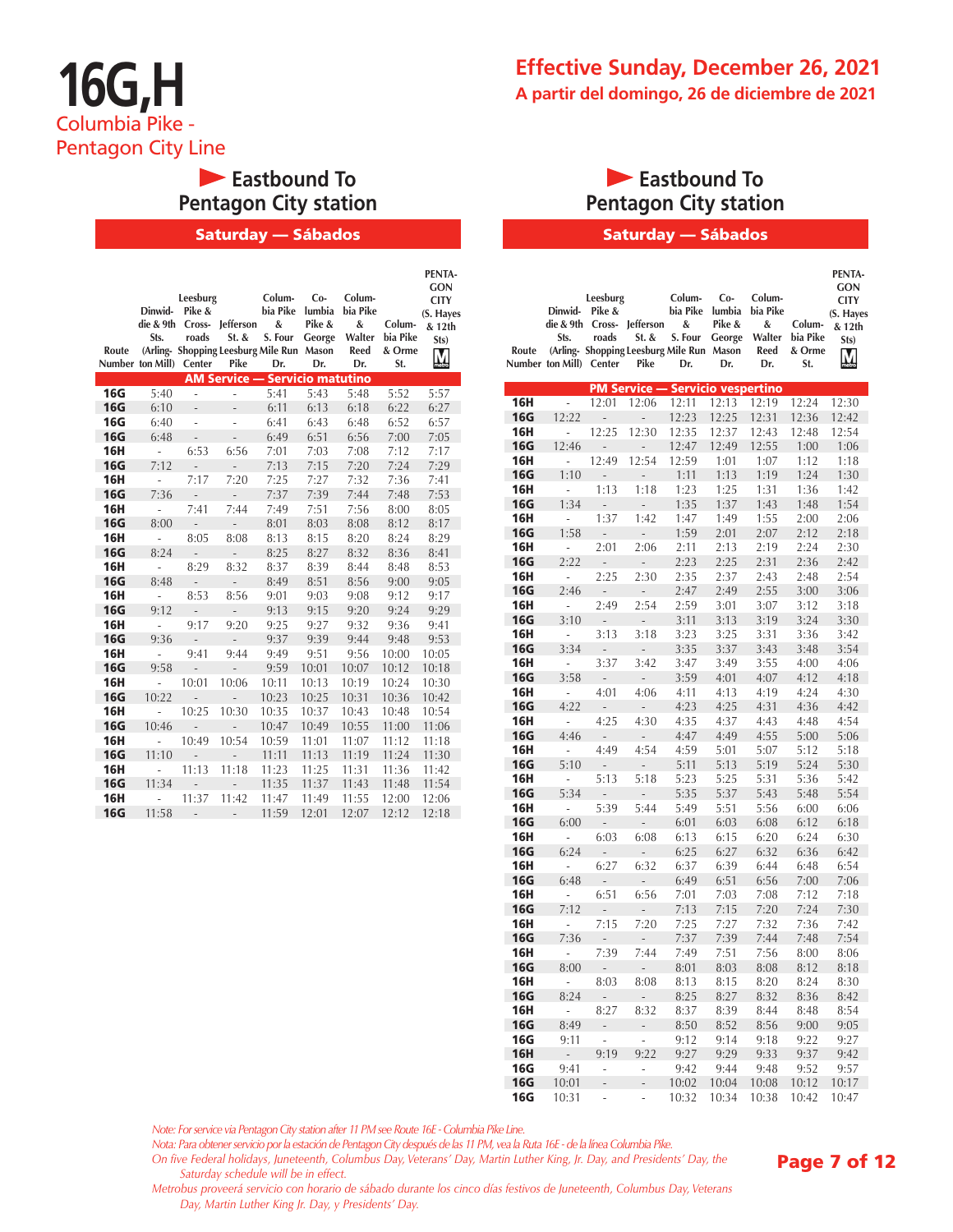### **Effective Sunday, December 26, 2021 A partir del domingo, 26 de diciembre de 2021**

# **16G,H** Columbia Pike - Pentagon City Line

### **• Westbound To Skyline City/Arlington Mill**

| Saturday — Sábados |                                                   |                                     |                                                    |                                                     |                         |                                                             |                                                                                    |                                                       |                                               |                                                                                   |  |
|--------------------|---------------------------------------------------|-------------------------------------|----------------------------------------------------|-----------------------------------------------------|-------------------------|-------------------------------------------------------------|------------------------------------------------------------------------------------|-------------------------------------------------------|-----------------------------------------------|-----------------------------------------------------------------------------------|--|
| Route<br>Number    | Penta-<br>gon City<br>(S. Hayes<br>& 12th<br>Sts) | Colum-<br>bia Pike<br>& Orme<br>St. | $Co-$<br>lumbia<br>Pike &<br>Walter<br>Reed<br>Dr. | $Co-$<br>lumbia<br>Pike &<br>George<br>Mason<br>Dr. | Co-<br>Pike &<br>an St. | lumbia Jefferson<br>St. &<br><b>Buchan-Leesburg</b><br>Pike | Semi-<br>nary Rd<br>&<br>Magno-<br>lia La.<br>$(SKY-$<br><b>LINE</b><br>CITY)<br>* | Carlin<br><b>Rd. &amp;</b><br>Colum-<br>bia Pike<br>0 | Springs S. Green-<br>brier St.<br>&<br>8th Rd | Dinwid-<br>die & 9th<br>Sts.<br>(AR-<br>LING-<br><b>TON</b><br>MILL)<br>$\bullet$ |  |
|                    |                                                   |                                     |                                                    | AM Service —                                        |                         | <b>Servicio matutino</b>                                    |                                                                                    |                                                       |                                               |                                                                                   |  |
| <b>16G</b>         | L.                                                | $\overline{a}$                      | $\frac{1}{2}$                                      | i,                                                  | L,                      | ÷,                                                          | $\overline{a}$                                                                     | 5:37                                                  | 5:39                                          | 5:41                                                                              |  |
| <b>16G</b>         | $\frac{1}{2}$                                     | L,                                  | $\overline{a}$                                     | $\overline{a}$                                      | $\overline{a}$          | $\overline{a}$                                              | $\overline{a}$                                                                     | 6:07                                                  | 6:09                                          | 6:11                                                                              |  |
| <b>16G</b>         | 6:25                                              | 6:30                                | 6:34                                               | 6:38                                                | 6:40                    | ÷,                                                          | ä,                                                                                 | 6:44                                                  | 6:46                                          | 6:48                                                                              |  |
| <b>16G</b>         | 6:55                                              | 7:00                                | 7:04                                               | 7:08                                                | 7:10                    | $\overline{a}$                                              | $\overline{a}$                                                                     | 7:14                                                  | 7:16                                          | 7:18                                                                              |  |
| <b>16H</b>         | 7:07                                              | 7:12                                | 7:16                                               | 7:20                                                | 7:22                    | 7:27                                                        | 7:32                                                                               | $\overline{a}$                                        | $\overline{a}$                                | ÷                                                                                 |  |
| <b>16G</b>         | 7:19                                              | 7:24                                | 7:28                                               | 7:32                                                | 7:34                    | $\overline{a}$                                              | $\frac{1}{2}$                                                                      | 7:38                                                  | 7:40                                          | 7:42                                                                              |  |
| <b>16H</b>         | 7:31                                              | 7:36                                | 7:40                                               | 7:44                                                | 7:46                    | 7:51                                                        | 7:56                                                                               | $\overline{\phantom{m}}$                              | $\overline{\phantom{m}}$                      | ÷                                                                                 |  |
| <b>16G</b>         | 7:43                                              | 7:48                                | 7:52                                               | 7:56                                                | 7:58                    | $\overline{\phantom{a}}$                                    | $\overline{a}$                                                                     | 8:02                                                  | 8:04                                          | 8:06                                                                              |  |
| <b>16H</b>         | 7:55                                              | 8:00                                | 8:04                                               | 8:08                                                | 8:10                    | 8:15                                                        | 8:20                                                                               | L,                                                    | ÷,                                            | $\overline{\phantom{a}}$                                                          |  |
| <b>16G</b>         | 8:07                                              | 8:12                                | 8:16                                               | 8:20                                                | 8:22                    | $\overline{\phantom{a}}$                                    | L,                                                                                 | 8:26                                                  | 8:28                                          | 8:30                                                                              |  |
| <b>16H</b>         | 8:19                                              | 8:24                                | 8:28                                               | 8:32                                                | 8:34                    | 8:39                                                        | 8:44                                                                               | $\overline{\phantom{a}}$                              | $\frac{1}{2}$                                 | ÷                                                                                 |  |
| <b>16G</b>         | 8:31                                              | 8:36                                | 8:40                                               | 8:44                                                | 8:46                    | $\overline{\phantom{a}}$                                    | $\overline{a}$                                                                     | 8:50                                                  | 8:52                                          | 8:54                                                                              |  |
| <b>16H</b>         | 8:43                                              | 8:48                                | 8:52                                               | 8:56                                                | 8:58                    | 9:03                                                        | 9:08                                                                               | $\overline{\phantom{m}}$                              | ÷,                                            | $\overline{\phantom{a}}$                                                          |  |
| <b>16G</b>         | 8:55                                              | 9:00                                | 9:04                                               | 9:08                                                | 9:10                    | $\overline{\phantom{a}}$                                    | $\overline{\phantom{a}}$                                                           | 9:14                                                  | 9:16                                          | 9:18                                                                              |  |
| <b>16H</b>         | 9:07                                              | 9:12                                | 9:16                                               | 9:20                                                | 9:22                    | 9:27                                                        | 9:32                                                                               | $\frac{1}{2}$                                         | $\frac{1}{2}$                                 | $\overline{a}$                                                                    |  |
| <b>16G</b>         | 9:19                                              | 9:24                                | 9:28                                               | 9:32                                                | 9:34                    | $\overline{\phantom{a}}$                                    | $\overline{a}$                                                                     | 9:38                                                  | 9:40                                          | 9:42                                                                              |  |
| <b>16H</b>         | 9:31                                              | 9:36                                | 9:40                                               | 9:44                                                | 9:46                    | 9:51                                                        | 9:56                                                                               | L,                                                    |                                               |                                                                                   |  |
| <b>16G</b>         | 9:43                                              | 9:48                                | 9:52                                               | 9:56                                                | 9:58                    | $\overline{\phantom{m}}$                                    |                                                                                    | 10:02                                                 | 10:04                                         | 10:06                                                                             |  |
| <b>16H</b>         | 9:55                                              | 10:00                               | 10:04                                              | 10:08                                               | 10:10                   | 10:15                                                       | 10:20                                                                              | i.                                                    |                                               |                                                                                   |  |
| <b>16G</b>         | 10:06                                             | 10:12                               | 10:16                                              | 10:21                                               | 10:23                   | $\overline{a}$                                              | $\overline{a}$                                                                     | 10:28                                                 | 10:31                                         | 10:33                                                                             |  |
| <b>16H</b>         | 10:18                                             | 10:24                               | 10:28                                              | 10:33                                               | 10:35                   | 10:40                                                       | 10:45                                                                              | $\overline{\phantom{0}}$                              | ÷,                                            | ÷                                                                                 |  |
| <b>16G</b>         | 10:30                                             | 10:36                               | 10:40                                              | 10:45                                               | 10:47                   | $\overline{\phantom{a}}$                                    | $\overline{\phantom{a}}$                                                           | 10:52                                                 | 10:55                                         | 10:57                                                                             |  |
| <b>16H</b>         | 10:42                                             | 10:48                               | 10:52                                              | 10:57                                               | 10:59                   | 11:04                                                       | 11:09                                                                              | L                                                     | $\overline{a}$                                | L,                                                                                |  |
| <b>16G</b>         | 10:54                                             | 11:00                               | 11:04                                              | 11:09                                               | 11:11                   | $\frac{1}{2}$                                               | $\overline{a}$                                                                     | 11:16                                                 | 11:19                                         | 11:21                                                                             |  |
| <b>16H</b>         | 11:06                                             | 11:12                               | 11:16                                              | 11:21                                               | 11:23                   | 11:28                                                       | 11:33                                                                              |                                                       | ÷,                                            | -                                                                                 |  |
| <b>16G</b>         | 11:18                                             | 11:24                               | 11:28                                              | 11:33                                               | 11:35                   | $\qquad \qquad -$                                           |                                                                                    | 11:40                                                 | 11:43                                         | 11:45                                                                             |  |
| <b>16H</b>         | 11:29                                             | 11:36                               | 11:41                                              | 11:46                                               | 11:48                   | 11:53                                                       | 11:58                                                                              |                                                       |                                               |                                                                                   |  |
| <b>16G</b>         | 11:41                                             | 11:48                               | 11:53                                              | 11:58                                               | 12:00                   | $\overline{\phantom{m}}$                                    | $\overline{a}$                                                                     | 12:05                                                 | 12:08                                         | 12:10                                                                             |  |
| <b>16H</b>         | 11:53                                             | 12:00                               | 12:05                                              | 12:10                                               | 12:12                   | 12:17                                                       | 12:22                                                                              | $\overline{a}$                                        | $\frac{1}{2}$                                 | ÷                                                                                 |  |

*On five Federal holidays, Juneteenth, Columbus Day, Veterans' Day, Martin Luther King, Jr. Day, and Presidents' Day, the Saturday schedule will be in effect.*

*Metrobus proveerá servicio con horario de sábado durante los cinco días festivos de Juneteenth, Columbus Day, Veterans Day, Martin Luther King Jr. Day, y Presidents' Day.*

- l *— Route 16G operates as a loop in Arlington Mill. Passengers boarding buses on Carlin Springs Rd., 8th Rd. Greenbrier St., 7th Rd. and Dinwiddie St. may remain on the bus at the end of the line and continue eastbound along Columbia Pike at no fare penalty.*
- \* *— Route 16H operates as a loop in Skyline City. Passengers boarding buses on Leesburg Pike, George Mason Dr., and Seminary Rd. may remain on the bus at the end of the line and continue eastbound along Columbia Pike at no fare penalty.*

*Note: For service via Pentagon City station after 11 PM see Route 16E - Columbia Pike Line. Nota: Para obtener servicio por la estación de Pentagon City después de las 11 PM, vea la Ruta 16E - de la línea Columbia Pike.*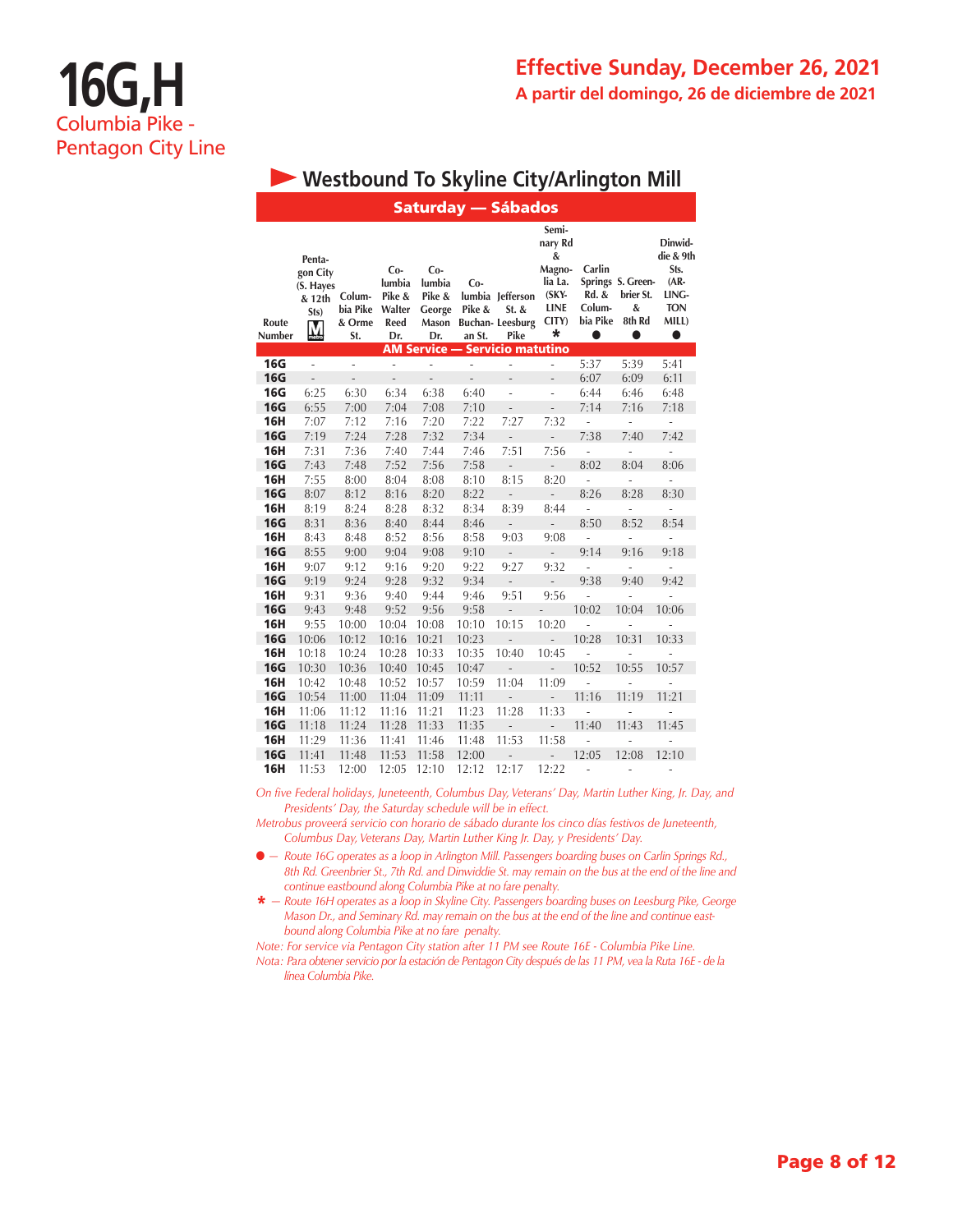### **Effective Sunday, December 26, 2021**

**A partir del domingo, 26 de diciembre de 2021**

# **16G,H** Columbia Pike - Pentagon City Line

### **• Westbound To Skyline City/Arlington Mill**

|  | <b>Saturday</b> |  | — Sábados |  |  |  |  |
|--|-----------------|--|-----------|--|--|--|--|
|  |                 |  |           |  |  |  |  |

|                   |                                                        |                                     |                                                  |                                                   |                         |                                                               | Semi-<br>nary Rd                                               |                                       |                                                            | Dinwid-                                                           |
|-------------------|--------------------------------------------------------|-------------------------------------|--------------------------------------------------|---------------------------------------------------|-------------------------|---------------------------------------------------------------|----------------------------------------------------------------|---------------------------------------|------------------------------------------------------------|-------------------------------------------------------------------|
| Route<br>Number   | Penta-<br>gon City<br>(S. Hayes<br>& 12th<br>Sts)<br>M | Colum-<br>bia Pike<br>& Orme<br>St. | Co-<br>lumbia<br>Pike &<br>Walter<br>Reed<br>Dr. | Co-<br>lumbia<br>Pike &<br>George<br>Mason<br>Dr. | Co-<br>Pike &<br>an St. | lumbia Jefferson<br>$St.$ &<br><b>Buchan-Leesburg</b><br>Pike | &<br>Magno-<br>lia La.<br>$(SKY-$<br><b>LINE</b><br>CITY)<br>* | Carlin<br>Rd. &<br>Colum-<br>bia Pike | Springs S. Green-<br>brier St.<br>&<br>8th Rd<br>$\bullet$ | die & 9th<br>Sts.<br>$(AR -$<br>LING-<br><b>TON</b><br>MILL)<br>0 |
|                   |                                                        |                                     |                                                  |                                                   |                         | <b>PM Service - Servicio vespertino</b>                       |                                                                |                                       |                                                            |                                                                   |
| <b>16G</b>        | 12:05                                                  | 12:12                               | 12:17                                            | 12:22                                             | 12:24                   | ÷,                                                            | ÷,                                                             | 12:29                                 | 12:32                                                      | 12:34                                                             |
| <b>16H</b>        | 12:17                                                  | 12:24                               | 12:29                                            | 12:34                                             | 12:36                   | 12:41                                                         | 12:46                                                          | -                                     | L,                                                         |                                                                   |
| 16G               | 12:29                                                  | 12:36                               | 12:41                                            | 12:46                                             | 12:48                   | ÷,                                                            | ÷,                                                             | 12:53                                 | 12:56                                                      | 12:58                                                             |
| <b>16H</b><br>16G | 12:41<br>12:53                                         | 12:48<br>1:00                       | 12:53<br>1:05                                    | 12:58<br>1:10                                     | 1:00<br>1:12            | 1:05<br>÷,                                                    | 1:10<br>i,                                                     | ÷<br>1:17                             | ÷<br>1:20                                                  | $\frac{1}{2}$<br>1:22                                             |
| <b>16H</b>        | 1:05                                                   | 1:12                                | 1:17                                             | 1:22                                              | 1:24                    | 1:29                                                          | 1:34                                                           | $\overline{a}$                        | $\overline{a}$                                             | $\frac{1}{2}$                                                     |
| 16G               | 1:17                                                   | 1:24                                | 1:29                                             | 1:34                                              | 1:36                    | ÷,                                                            | i,                                                             | 1:41                                  | 1:44                                                       | 1:46                                                              |
| <b>16H</b>        | 1:29                                                   | 1:36                                | 1:41                                             | 1:46                                              | 1:48                    | 1:53                                                          | 1:58                                                           | $\overline{a}$                        | $\overline{a}$                                             | $\overline{a}$                                                    |
| 16G               | 1:41                                                   | 1:48                                | 1:53                                             | 1:58                                              | 2:00                    | ÷                                                             | ÷                                                              | 2:05                                  | 2:08                                                       | 2:10                                                              |
| <b>16H</b>        | 1:53                                                   | 2:00                                | 2:05                                             | 2:10                                              | 2:12                    | 2:17                                                          | 2:22                                                           | $\overline{a}$                        | $\overline{a}$                                             | $\overline{a}$                                                    |
| <b>16G</b>        | 2:05                                                   | 2:12                                | 2:17                                             | 2:22                                              | 2:24                    | Ĭ.                                                            | i,                                                             | 2:29                                  | 2:32                                                       | 2:34                                                              |
| <b>16H</b>        | 2:17                                                   | 2:24                                | 2:29                                             | 2:34                                              | 2:36                    | 2:41                                                          | 2:46                                                           | $\overline{a}$                        | $\overline{a}$                                             | $\overline{a}$                                                    |
| 16G               | 2:29                                                   | 2:36                                | 2:41                                             | 2:46                                              | 2:48                    | Ĭ.                                                            | i,                                                             | 2:53                                  | 2:56                                                       | 2:58                                                              |
| <b>16H</b>        | 2:41                                                   | 2:48                                | 2:53                                             | 2:58                                              | 3:00                    | 3:05                                                          | 3:10                                                           | $\overline{\phantom{a}}$              | $\overline{a}$                                             | ÷,                                                                |
| 16G               | 2:53                                                   | 3:00                                | 3:05                                             | 3:10                                              | 3:12                    | ÷,                                                            | $\frac{1}{2}$                                                  | 3:17                                  | 3:20                                                       | 3:22                                                              |
| <b>16H</b><br>16G | 3:05                                                   | 3:12                                | 3:17<br>3:29                                     | 3:22<br>3:34                                      | 3:24                    | 3:29<br>÷,                                                    | 3:34<br>÷,                                                     | -                                     | -                                                          |                                                                   |
| <b>16H</b>        | 3:17<br>3:29                                           | 3:24<br>3:36                        | 3:41                                             | 3:46                                              | 3:36<br>3:48            | 3:53                                                          | 3:58                                                           | 3:41<br>$\overline{a}$                | 3:44<br>$\overline{a}$                                     | 3:46<br>$\overline{\phantom{a}}$                                  |
| 16G               | 3:41                                                   | 3:48                                | 3:53                                             | 3:58                                              | 4:00                    | ÷                                                             | ÷                                                              | 4:05                                  | 4:08                                                       | 4:10                                                              |
| <b>16H</b>        | 3:53                                                   | 4:00                                | 4:05                                             | 4:10                                              | 4:12                    | 4:17                                                          | 4:22                                                           |                                       |                                                            |                                                                   |
| <b>16G</b>        | 4:05                                                   | 4:12                                | 4:17                                             | 4:22                                              | 4:24                    | Ĭ.                                                            | $\overline{a}$                                                 | 4:29                                  | 4:32                                                       | 4:34                                                              |
| <b>16H</b>        | 4:17                                                   | 4:24                                | 4:29                                             | 4:34                                              | 4:36                    | 4:41                                                          | 4:46                                                           | $\overline{a}$                        | $\frac{1}{2}$                                              | $\overline{a}$                                                    |
| 16G               | 4:29                                                   | 4:36                                | 4:41                                             | 4:46                                              | 4:48                    | i,                                                            | ÷,                                                             | 4:53                                  | 4:56                                                       | 4:58                                                              |
| <b>16H</b>        | 4:41                                                   | 4:48                                | 4:53                                             | 4:58                                              | 5:00                    | 5:05                                                          | 5:10                                                           | $\overline{a}$                        | $\overline{\phantom{a}}$                                   | ÷,                                                                |
| 16G               | 4:53                                                   | 5:00                                | 5:05                                             | 5:10                                              | 5:12                    | ÷,                                                            | ÷,                                                             | 5:17                                  | 5:20                                                       | 5:22                                                              |
| <b>16H</b>        | 5:05                                                   | 5:12                                | 5:17                                             | 5:22                                              | 5:24                    | 5:29                                                          | 5:34                                                           | $\overline{a}$                        | ÷,                                                         | $\overline{a}$                                                    |
| 16G<br><b>16H</b> | 5:17<br>5:29                                           | 5:24<br>5:36                        | 5:29<br>5:41                                     | 5:34<br>5:46                                      | 5:36<br>5:48            | i,<br>5:53                                                    | $\overline{a}$<br>5:58                                         | 5:41<br>$\overline{a}$                | 5:44<br>÷,                                                 | 5:46<br>$\overline{a}$                                            |
| <b>16G</b>        | 5:41                                                   | 5:48                                | 5:53                                             | 5:58                                              | 6:00                    | ÷,                                                            | $\overline{a}$                                                 | 6:05                                  | 6:08                                                       | 6:10                                                              |
| <b>16H</b>        | 5:53                                                   | 6:00                                | 6:05                                             | 6:10                                              | 6:12                    | 6:17                                                          | 6:22                                                           | $\overline{a}$                        | $\overline{a}$                                             |                                                                   |
| <b>16G</b>        | 6:05                                                   | 6:12                                | 6:17                                             | 6:22                                              | 6:24                    | i,                                                            | $\overline{\phantom{a}}$                                       | 6:29                                  | 6:32                                                       | 6:34                                                              |
| <b>16H</b>        | 6:17                                                   | 6:24                                | 6:29                                             | 6:34                                              | 6:36                    | 6:41                                                          | 6:46                                                           | $\qquad \qquad -$                     | $\frac{1}{2}$                                              | $\frac{1}{2}$                                                     |
| 16G               | 6:29                                                   | 6:36                                | 6:41                                             | 6:46                                              | 6:48                    | ÷,                                                            | $\overline{a}$                                                 | 6:53                                  | 6:56                                                       | 6:58                                                              |
| <b>16H</b>        | 6:41                                                   | 6:48                                | 6:53                                             | 6:58                                              | 7:00                    | 7:05                                                          | 7:10                                                           |                                       | -                                                          |                                                                   |
| 16G               | 6:53                                                   | 7:00                                | 7:05                                             | 7:10                                              | 7:12                    | i,                                                            | $\frac{1}{2}$                                                  | 7:17                                  | 7:20                                                       | 7:22                                                              |
| 16H               | 7:07                                                   | 7:12                                | 7:17                                             | 7:22<br>7:34                                      | 7:24                    | 7:29                                                          | 7:34                                                           | ÷,                                    | $\overline{a}$<br>7:43                                     | -                                                                 |
| 16G<br><b>16H</b> | 7:19<br>7:31                                           | 7:24<br>7:36                        | 7:29<br>7:41                                     | 7:46                                              | 7:36<br>7:48            | $\frac{1}{2}$<br>7:53                                         | ÷,<br>7:58                                                     | 7:41<br>-                             | -                                                          | 7:45<br>$\qquad \qquad -$                                         |
| 16G               | 7:43                                                   | 7:48                                | / : 53                                           | 7:58                                              | 8:00                    | $\sim$                                                        | $\sim$                                                         | 8:05                                  | 8:07                                                       | 8:09                                                              |
| <b>16H</b>        | 7:55                                                   | 8:00                                | 8:05                                             | 8:10                                              | 8:12                    | 8:17                                                          | 8:22                                                           | $\overline{\phantom{a}}$              | $\overline{\phantom{a}}$                                   | $\overline{\phantom{a}}$                                          |
| <b>16G</b>        | 8:07                                                   | 8:12                                | 8:17                                             | 8:22                                              | 8:24                    | ä,                                                            | ÷.                                                             | 8:29                                  | 8:31                                                       | 8:33                                                              |
| <b>16H</b>        | 8:19                                                   | 8:24                                | 8:29                                             | 8:34                                              | 8:36                    | 8:41                                                          | 8:46                                                           | $\overline{\phantom{a}}$              | $\mathbb{L}$                                               | ÷,                                                                |
| 16G               | 8:31                                                   | 8:36                                | 8:41                                             | 8:46                                              | 8:48                    | $\overline{\phantom{a}}$                                      | ÷.                                                             | 8:53                                  | 8:55                                                       | 8:57                                                              |
| <b>16H</b>        | 8:43                                                   | 8:48                                | 8:53                                             | 8:58                                              | 9:00                    | 9:05                                                          | 9:10                                                           | ÷,                                    | $\overline{\phantom{a}}$                                   | $\frac{1}{2}$                                                     |
| 16G               | 8:55                                                   | 9:00                                | 9:05                                             | 9:10                                              | 9:12                    | $\overline{\phantom{a}}$                                      | ÷,                                                             | 9:17                                  | 9:19                                                       | 9:21                                                              |
| <b>16H</b><br>16G | 9:11<br>9:26                                           | 9:16                                | 9:21                                             | 9:26                                              | 9:28                    | 9:33                                                          | 9:38                                                           | $\overline{\phantom{a}}$              | $\frac{1}{2}$                                              | ÷,                                                                |
| <b>16H</b>        | 9:41                                                   | 9:31<br>9:46                        | 9:36<br>9:51                                     | 9:41<br>9:56                                      | 9:43<br>9:58            | L,<br>10:03                                                   | ÷,<br>10:08                                                    | 9:48<br>$\frac{1}{2}$                 | 9:50<br>$\overline{\phantom{a}}$                           | 9:52<br>$\overline{\phantom{a}}$                                  |
| 16G               | 9:56                                                   | 10:01                               | 10:06                                            | 10:11                                             | 10:13                   | ÷,                                                            | ÷.                                                             | 10:18                                 | 10:20                                                      | 10:22                                                             |
| <b>16H</b>        | 10:11                                                  | 10:16                               | 10:21                                            | 10:26                                             | 10:28                   | 10:33                                                         | 10:38                                                          | $\overline{a}$                        | $\overline{a}$                                             |                                                                   |
| 16G               | 10:26                                                  | 10:31                               | 10:36                                            | 10:41                                             | 10:43                   | L,                                                            | ÷,                                                             | 10:48                                 | 10:50                                                      | 10:52                                                             |
| <b>16G</b>        | 10:56                                                  | 11:01                               | 11:06                                            | 11:11                                             | 11:13                   | $\overline{a}$                                                | $\frac{1}{2}$                                                  | 11:18                                 | 11:20                                                      | 11:22                                                             |

*On five Federal holidays, Juneteenth, Columbus Day, Veterans' Day, Martin Luther King, Jr. Day, and Presidents' Day, the Saturday schedule will be in effect.*

*Metrobus proveerá servicio con horario de sábado durante los cinco días festivos de Juneteenth, Columbus Day, Veterans Day, Martin Luther King Jr. Day, y Presidents' Day.*

> l *— Route 16G operates as a loop in Arlington Mill. Passengers boarding buses on Carlin Springs Rd., 8th Rd. Greenbrier St., 7th Rd. and Dinwiddie St. may remain on the bus at the end of the line and continue eastbound along Columbia Pike at no fare penalty.*

> \* *— Route 16H operates as a loop in Skyline City. Passengers boarding buses on Leesburg Pike, George Mason Dr., and Seminary Rd. may remain on the bus at the end of the line and continue eastbound along Columbia Pike at no fare penalty.*

*Note: For service via Pentagon City station after 11 PM see Route 16E - Columbia Pike Line. Nota: Para obtener servicio por la estación de Pentagon City después de las 11 PM, vea la Ruta 16E - de la línea Columbia Pike.*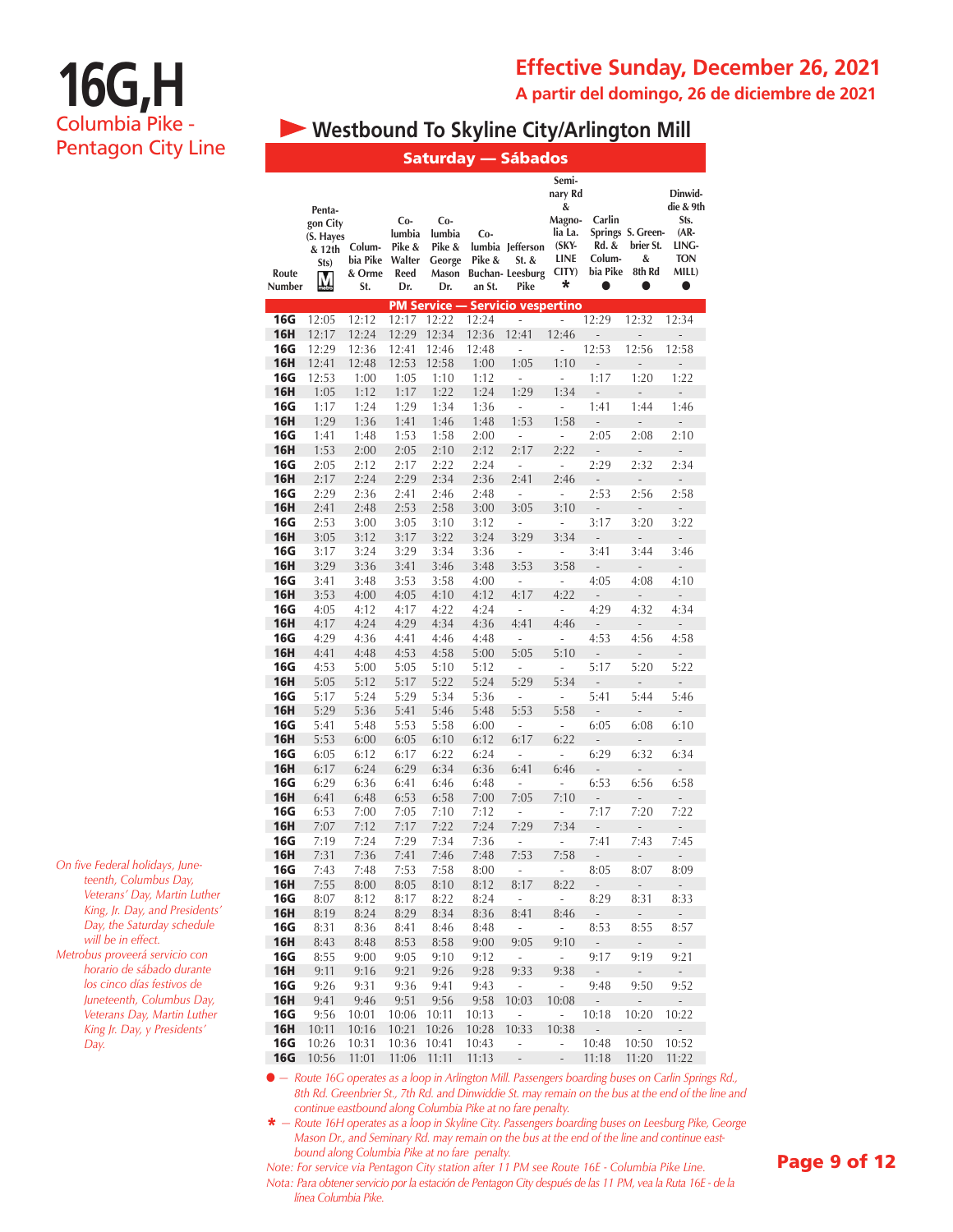# **Eastbound To Pentagon City station**

Sunday — Domingos

| Route      | Dinwid-<br>die & 9th<br>Sts.<br>Number ton Mill) | Leesburg<br>Pike &<br>Cross-<br>roads<br>Center | <b>Jefferson</b><br>St. &<br>(Arling- Shopping Leesburg Mile Run Mason<br>Pike | Colum-<br>bia Pike<br>&<br>S. Four<br>Dr. | $Co-$<br>lumbia<br>Pike &<br>George<br>Dr. | Colum-<br>bia Pike<br>&<br>Walter<br>Reed<br>Dr. | Colum-<br>bia Pike<br>& Orme<br>St. | <b>PENTA-</b><br><b>GON</b><br><b>CITY</b><br>(S. Hayes<br>& 12th<br>Sts)<br>Ņ |
|------------|--------------------------------------------------|-------------------------------------------------|--------------------------------------------------------------------------------|-------------------------------------------|--------------------------------------------|--------------------------------------------------|-------------------------------------|--------------------------------------------------------------------------------|
|            |                                                  |                                                 | <b>AM Service -</b>                                                            |                                           | <b>Servicio matutino</b>                   |                                                  |                                     |                                                                                |
| <b>16G</b> | 5:41                                             | ä,                                              | $\overline{a}$                                                                 | 5:42                                      | 5:44                                       | 5:48                                             | 5:52                                | 5:58                                                                           |
| <b>16G</b> | 6:11                                             | $\overline{a}$                                  | $\overline{\phantom{0}}$                                                       | 6:12                                      | 6:14                                       | 6:18                                             | 6:22                                | 6:28                                                                           |
| <b>16G</b> | 6:41                                             | L                                               | $\overline{a}$                                                                 | 6:42                                      | 6:44                                       | 6:48                                             | 6:52                                | 6:58                                                                           |
| <b>16H</b> | $\overline{a}$                                   | 6:42                                            | 6:45                                                                           | 6:50                                      | 6:52                                       | 6:56                                             | 7:00                                | 7:06                                                                           |
| <b>16G</b> | 7:01                                             | i,                                              | i,                                                                             | 7:02                                      | 7:04                                       | 7:08                                             | 7:12                                | 7:18                                                                           |
| <b>16H</b> | $\overline{a}$                                   | 7:06                                            | 7:09                                                                           | 7:14                                      | 7:16                                       | 7:20                                             | 7:24                                | 7:30                                                                           |
| <b>16G</b> | 7:25                                             | L                                               | Ĭ.                                                                             | 7:26                                      | 7:28                                       | 7:32                                             | 7:36                                | 7:42                                                                           |
| <b>16H</b> | $\overline{a}$                                   | 7:30                                            | 7:33                                                                           | 7:38                                      | 7:40                                       | 7:44                                             | 7:48                                | 7:54                                                                           |
| <b>16G</b> | 7:49                                             | i,                                              | Ĭ.                                                                             | 7:50                                      | 7:52                                       | 7:56                                             | 8:00                                | 8:06                                                                           |
| <b>16H</b> | $\overline{a}$                                   | 7:54                                            | 7:57                                                                           | 8:02                                      | 8:04                                       | 8:08                                             | 8:12                                | 8:18                                                                           |
| <b>16G</b> | 8:13                                             | L,                                              | $\overline{a}$                                                                 | 8:14                                      | 8:16                                       | 8:20                                             | 8:24                                | 8:30                                                                           |
| <b>16H</b> | $\overline{a}$                                   | 8:18                                            | 8:21                                                                           | 8:26                                      | 8:28                                       | 8:32                                             | 8:36                                | 8:42                                                                           |
| <b>16G</b> | 8:37                                             | L                                               | L,                                                                             | 8:38                                      | 8:40                                       | 8:44                                             | 8:48                                | 8:54                                                                           |
| <b>16H</b> | $\overline{a}$                                   | 8:42                                            | 8:45                                                                           | 8:50                                      | 8:52                                       | 8:56                                             | 9:00                                | 9:06                                                                           |
| <b>16G</b> | 9:01                                             | $\overline{a}$                                  | $\overline{a}$                                                                 | 9:02                                      | 9:04                                       | 9:08                                             | 9:12                                | 9:18                                                                           |
| <b>16H</b> | $\overline{a}$                                   | 9:06                                            | 9:09                                                                           | 9:14                                      | 9:16                                       | 9:20                                             | 9:24                                | 9:30                                                                           |
| <b>16G</b> | 9:25                                             | L                                               | L,                                                                             | 9:26                                      | 9:28                                       | 9:32                                             | 9:36                                | 9:42                                                                           |
| <b>16H</b> | $\overline{a}$                                   | 9:30                                            | 9:33                                                                           | 9:38                                      | 9:40                                       | 9:44                                             | 9:48                                | 9:54                                                                           |
| <b>16G</b> | 9:46                                             | i,                                              | Ĭ.                                                                             | 9:47                                      | 9:50                                       | 9:56                                             | 10:00                               | 10:08                                                                          |
| <b>16H</b> | $\overline{a}$                                   | 9:49                                            | 9:54                                                                           | 9:59                                      | 10:02                                      | 10:08                                            | 10:12                               | 10:20                                                                          |
| <b>16G</b> | 10:10                                            | i,                                              | L,                                                                             | 10:11                                     | 10:14                                      | 10:20                                            | 10:24                               | 10:32                                                                          |
| <b>16H</b> | $\overline{a}$                                   | 10:13                                           | 10:18                                                                          | 10:23                                     | 10:26                                      | 10:32                                            | 10:36                               | 10:44                                                                          |
| <b>16G</b> | 10:34                                            | ÷                                               |                                                                                | 10:35                                     | 10:38                                      | 10:44                                            | 10:48                               | 10:56                                                                          |
| <b>16H</b> | $\overline{a}$                                   | 10:37                                           | 10:42                                                                          | 10:47                                     | 10:50                                      | 10:56                                            | 11:00                               | 11:08                                                                          |
| <b>16G</b> | 10:58                                            |                                                 | $\overline{a}$                                                                 | 10:59                                     | 11:02                                      | 11:08                                            | 11:12                               | 11:20                                                                          |
| <b>16H</b> | $\overline{a}$                                   | 11:01                                           | 11:06                                                                          | 11:11                                     | 11:14                                      | 11:20                                            | 11:24                               | 11:32                                                                          |
| <b>16G</b> | 11:22                                            |                                                 |                                                                                | 11:23                                     | 11:26                                      | 11:32                                            | 11:36                               | 11:44                                                                          |
| <b>16H</b> | $\overline{a}$                                   | 11:25                                           | 11:30                                                                          | 11:35                                     | 11:38                                      | 11:44                                            | 11:48                               | 11:56                                                                          |
| <b>16G</b> | 11:46                                            | Ĭ.                                              |                                                                                | 11:47                                     | 11:50                                      | 11:56                                            | 12:00                               | 12:08                                                                          |
| <b>16H</b> | $\overline{a}$                                   | 11:49                                           | 11:54                                                                          | 11:59                                     | 12:02                                      | 12:08                                            | 12:12                               | 12:20                                                                          |

## **Eastbound To Pentagon City station**

Sunday — Domingos

| Route             | Dinwid-<br>Sts.<br>Number ton Mill) | Leesburg<br>Pike &<br>roads<br>Center | die & 9th Cross- Jefferson<br>St. &<br>Pike | Colum-<br>bia Pike<br>&<br>S. Four<br>(Arling- Shopping Leesburg Mile Run Mason<br>Dr. | $Co-$<br>lumbia<br>Pike &<br>George<br>Dr. | Colum-<br>bia Pike<br>&<br>Walter<br>Reed<br>Dr. | Colum-<br>bia Pike<br>& Orme<br>St. | PENTA-<br><b>GON</b><br><b>CITY</b><br>(S. Hayes<br>& 12th<br>Sts)<br>M |
|-------------------|-------------------------------------|---------------------------------------|---------------------------------------------|----------------------------------------------------------------------------------------|--------------------------------------------|--------------------------------------------------|-------------------------------------|-------------------------------------------------------------------------|
|                   |                                     |                                       |                                             | <b>PM Service - Servicio vespertino</b>                                                |                                            |                                                  |                                     |                                                                         |
| 16G               | 12:10                               | ÷,                                    |                                             | 12:11                                                                                  | 12:14                                      | 12:20                                            | 12:24                               | 12:32                                                                   |
| <b>16H</b>        | $\overline{\phantom{a}}$            | 12:13                                 | 12:18                                       | 12:23                                                                                  | 12:26                                      | 12:32                                            | 12:36                               | 12:44                                                                   |
| 16G               | 12:34                               | i,                                    | ÷,                                          | 12:35                                                                                  | 12:38                                      | 12:44                                            | 12:48                               | 12:56                                                                   |
| <b>16H</b>        | $\overline{a}$                      | 12:37                                 | 12:42                                       | 12:47                                                                                  | 12:50                                      | 12:56                                            | 1:00                                | 1:08                                                                    |
| 16G               | 12:58                               | i,                                    | $\overline{a}$                              | 12:59                                                                                  | 1:02                                       | 1:08                                             | 1:12                                | 1:20                                                                    |
| <b>16H</b>        | $\overline{a}$                      | 1:01                                  | 1:06                                        | 1:11                                                                                   | 1:14                                       | 1:20                                             | 1:24                                | 1:32                                                                    |
| 16G               | 1:22                                | i,                                    | ÷,                                          | 1:23                                                                                   | 1:26                                       | 1:32                                             | 1:36                                | 1:44                                                                    |
| <b>16H</b>        | $\overline{a}$                      | 1:25                                  | 1:30                                        | 1:35                                                                                   | 1:38                                       | 1:44                                             | 1:48                                | 1:56                                                                    |
| 16G               | 1:46                                | i.                                    | $\overline{a}$                              | 1:47                                                                                   | 1:50                                       | 1:56                                             | 2:00                                | 2:08                                                                    |
| <b>16H</b>        | $\overline{a}$                      | 1:49                                  | 1:54                                        | 1:59                                                                                   | 2:02                                       | 2:08                                             | 2:12                                | 2:20                                                                    |
| 16G               | 2:10                                | $\overline{a}$                        | ÷,                                          | 2:11                                                                                   | 2:14                                       | 2:20                                             | 2:24                                | 2:32                                                                    |
| <b>16H</b>        | $\overline{\phantom{a}}$            | 2:13                                  | 2:18                                        | 2:23                                                                                   | 2:26                                       | 2:32                                             | 2:36                                | 2:44                                                                    |
| 16G               | 2:34                                | i,                                    | ÷,<br>2:42                                  | 2:35                                                                                   | 2:38                                       | 2:44                                             | 2:48                                | 2:56                                                                    |
| <b>16H</b><br>16G | ÷,                                  | 2:37                                  | ÷,                                          | 2:47<br>2:59                                                                           | 2:50                                       | 2:56                                             | 3:00                                | 3:08                                                                    |
|                   | 2:58<br>l,                          | i,<br>3:01                            | 3:06                                        | 3:11                                                                                   | 3:02<br>3:14                               | 3:08<br>3:20                                     | 3:12<br>3:24                        | 3:20<br>3:32                                                            |
| <b>16H</b>        | 3:22                                | $\sim$                                | L.                                          |                                                                                        | 3:26                                       |                                                  |                                     |                                                                         |
| 16G<br><b>16H</b> |                                     |                                       | 3:30                                        | 3:23<br>3:35                                                                           | 3:38                                       | 3:32<br>3:44                                     | 3:36<br>3:48                        | 3:44<br>3:56                                                            |
| 16G               | 3:46                                | 3:25<br>$\frac{1}{2}$                 | $\overline{a}$                              | 3:47                                                                                   |                                            | 3:56                                             | 4:00                                | 4:08                                                                    |
| <b>16H</b>        | $\overline{a}$                      | 3:49                                  | 3:54                                        | 3:59                                                                                   | 3:50<br>4:02                               | 4:08                                             | 4:12                                | 4:20                                                                    |
| 16G               | 4:10                                | ÷,                                    | ÷,                                          | 4:11                                                                                   | 4:14                                       | 4:20                                             | 4:24                                | 4:32                                                                    |
|                   | $\overline{\phantom{a}}$            |                                       |                                             |                                                                                        | 4:26                                       |                                                  | 4:36                                |                                                                         |
| <b>16H</b>        | 4:34                                | 4:13                                  | 4:18<br>$\overline{a}$                      | 4:23<br>4:35                                                                           |                                            | 4:32                                             | 4:48                                | 4:44                                                                    |
| 16G<br><b>16H</b> | $\overline{a}$                      | i,<br>4:37                            | 4:42                                        | 4:47                                                                                   | 4:38<br>4:50                               | 4:44<br>4:56                                     | 5:00                                | 4:56<br>5:08                                                            |
| 16G               | 4:58                                | i,                                    | i,                                          | 4:59                                                                                   | 5:02                                       | 5:08                                             | 5:12                                | 5:20                                                                    |
| <b>16H</b>        | $\overline{a}$                      | 5:01                                  | 5:06                                        | 5:11                                                                                   | 5:14                                       | 5:20                                             | 5:24                                | 5:32                                                                    |
| 16G               | 5:22                                | i,                                    | L                                           | 5:23                                                                                   | 5:26                                       | 5:32                                             | 5:36                                | 5:44                                                                    |
| <b>16H</b>        | $\overline{a}$                      | 5:25                                  | 5:30                                        | 5:35                                                                                   | 5:38                                       | 5:44                                             | 5:48                                | 5:56                                                                    |
| 16G               | 5:46                                | i,                                    | $\overline{\phantom{a}}$                    | 5:47                                                                                   | 5:50                                       | 5:56                                             | 6:00                                | 6:08                                                                    |
| <b>16H</b>        | ÷,                                  | 5:49                                  | 5:54                                        | 5:59                                                                                   | 6:02                                       | 6:08                                             | 6:12                                | 6:20                                                                    |
| 16G               | 6:10                                | L,                                    |                                             | 6:11                                                                                   | 6:14                                       | 6:20                                             | 6:24                                | 6:32                                                                    |
| <b>16H</b>        | $\frac{1}{2}$                       | 6:13                                  | 6:18                                        | 6:23                                                                                   | 6:26                                       | 6:32                                             | 6:36                                | 6:44                                                                    |
| 16G               | 6:34                                | i,                                    | i,                                          | 6:35                                                                                   | 6:38                                       | 6:44                                             | 6:48                                | 6:56                                                                    |
| <b>16H</b>        | L,                                  | 6:39                                  | 6:44                                        | 6:49                                                                                   | 6:51                                       | 6:56                                             | 7:00                                | 7:06                                                                    |
| 16G               | 7:00                                | $\frac{1}{2}$                         | L                                           | 7:01                                                                                   | 7:03                                       | 7:08                                             | 7:12                                | 7:18                                                                    |
| <b>16H</b>        | $\overline{a}$                      | 7:03                                  | 7:08                                        | 7:13                                                                                   | 7:15                                       | 7:20                                             | 7:24                                | 7:30                                                                    |
| 16G               | 7:24                                | ÷,                                    | L.                                          | 7:25                                                                                   | 7:27                                       | 7:32                                             | 7:36                                | 7:42                                                                    |
| <b>16H</b>        |                                     | 7:27                                  | 7:32                                        | 7:37                                                                                   | 7:39                                       | 7:44                                             | 7:48                                | 7:54                                                                    |
| 16G               | 7:48                                | ä,                                    | $\overline{a}$                              | 7:49                                                                                   | 7:51                                       | 7:56                                             | 8:00                                | 8:06                                                                    |
| <b>16H</b>        | $\overline{a}$                      | 7:51                                  | 7:56                                        | 8:01                                                                                   | 8:03                                       | 8:08                                             | 8:12                                | 8:18                                                                    |
| 16G               | 8:12                                | $\overline{\phantom{a}}$              | $\overline{\phantom{a}}$                    | 8:13                                                                                   | 8:15                                       | 8:20                                             | 8:24                                | 8:30                                                                    |
| <b>16H</b>        | $\overline{\phantom{a}}$            | 8:15                                  | 8:20                                        | 8:25                                                                                   | 8:27                                       | 8:32                                             | 8:36                                | 8:42                                                                    |
| <b>16G</b>        | 8:36                                | $\blacksquare$                        | Ĭ,                                          | 8:37                                                                                   | 8:39                                       | 8:44                                             | 8:48                                | 8:54                                                                    |
| <b>16H</b>        | $\frac{1}{2}$                       | 8:39                                  | 8:44                                        | 8:49                                                                                   | 8:51                                       | 8:56                                             | 9:00                                | 9:06                                                                    |
| 16G               | 9:10                                | $\overline{\phantom{0}}$              | L,                                          | 9:11                                                                                   | 9:13                                       | 9:18                                             | 9:22                                | 9:28                                                                    |
| <b>16H</b>        | L,                                  | 9:16                                  | 9:21                                        | 9:26                                                                                   | 9:28                                       | 9:33                                             | 9:37                                | 9:43                                                                    |
| 16G               | 9:40                                | L,                                    | L,                                          | 9:41                                                                                   | 9:43                                       | 9:48                                             | 9:52                                | 9:58                                                                    |
| <b>16G</b>        | 10:01                               | -                                     | -                                           | 10:02                                                                                  | 10:04                                      | 10:08                                            | 10:12                               | 10:17                                                                   |
| <b>16G</b>        | 10:31                               | ÷,                                    | L,                                          | 10:32                                                                                  | 10:34                                      | 10:38                                            | 10:42                               | 10:47                                                                   |

*Note: For service via Pentagon City station after 11 PM see Route 16E - Columbia Pike Line.*

*Nota: Para obtener servicio por la estación de Pentagon City después de las 11 PM, vea la Ruta 16E - de la línea Columbia Pike.*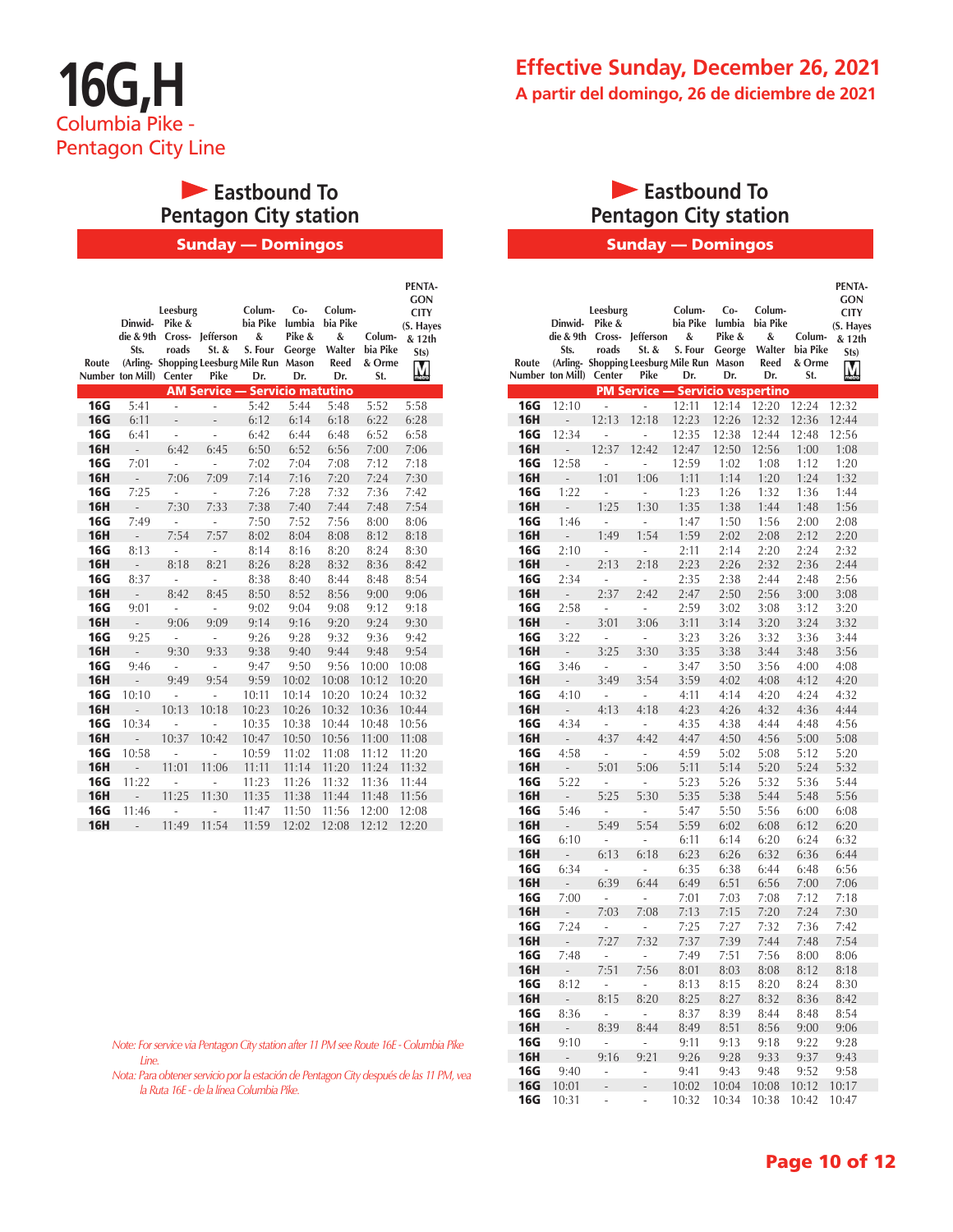### **Effective Sunday, December 26, 2021 A partir del domingo, 26 de diciembre de 2021**

# **16G,H** Columbia Pike - Pentagon City Line

## **• Westbound To Skyline City/Arlington Mill**

|                 |                                                                  |                                     |                                                    |                                          |                         | Sunday — En domingo                                        |                                                                                    |                                            |                                                            |                                                                                      |
|-----------------|------------------------------------------------------------------|-------------------------------------|----------------------------------------------------|------------------------------------------|-------------------------|------------------------------------------------------------|------------------------------------------------------------------------------------|--------------------------------------------|------------------------------------------------------------|--------------------------------------------------------------------------------------|
| Route<br>Number | Penta-<br>gon City<br>(S.<br><b>Hayes</b><br>& 12th<br>Sts)<br>M | Colum-<br>bia Pike<br>& Orme<br>St. | $Co-$<br>lumbia<br>Pike &<br>Walter<br>Reed<br>Dr. | Co-<br>lumbia<br>Pike &<br>George<br>Dr. | Co-<br>Pike &<br>an St. | lumbia Jefferson<br>St. &<br>Mason Buchan-Leesburg<br>Pike | Semi-<br>nary Rd<br>&<br>Magno-<br>lia La.<br>$(SKY-$<br><b>LINE</b><br>CITY)<br>* | Carlin<br>Rd. &<br>Colum-<br>bia Pike<br>0 | Springs S. Green-<br>brier St.<br>&<br>8th Rd<br>$\bullet$ | Dinwid-<br>die & 9th<br>Sts.<br>$(AR -$<br>LING-<br><b>TON</b><br>MILL)<br>$\bullet$ |
|                 |                                                                  |                                     |                                                    |                                          |                         | <b>AM Service — Servicio matutino</b>                      |                                                                                    |                                            |                                                            |                                                                                      |
| <b>16G</b>      | $\overline{a}$                                                   | $\overline{a}$                      | $\overline{\phantom{a}}$                           | $\frac{1}{2}$                            | L,                      | $\blacksquare$                                             | $\frac{1}{2}$                                                                      | 5:37                                       | 5:39                                                       | 5:41                                                                                 |
| <b>16G</b>      | $\overline{a}$                                                   | $\overline{a}$                      | $\overline{a}$                                     | $\overline{a}$                           | $\overline{a}$          | $\overline{a}$                                             | $\overline{a}$                                                                     | 6:07                                       | 6:09                                                       | 6:11                                                                                 |
| <b>16G</b>      | 6:25                                                             | 6:30                                | 6:33                                               | 6:36                                     | 6:38                    | $\overline{a}$                                             | $\overline{\phantom{0}}$                                                           | 6:42                                       | 6:44                                                       | 6:46                                                                                 |
| <b>16G</b>      | 6:55                                                             | 7:00                                | 7:03                                               | 7:06                                     | 7:08                    | $\overline{a}$                                             | $\overline{\phantom{a}}$                                                           | 7:12                                       | 7:14                                                       | 7:16                                                                                 |
| 16H             | 7:07                                                             | 7:12                                | 7:15                                               | 7:18                                     | 7:20                    | 7:25                                                       | 7:30                                                                               | $\frac{1}{2}$                              | $\frac{1}{2}$                                              | $\overline{a}$                                                                       |
| <b>16G</b>      | 7:19                                                             | 7:24                                | 7:27                                               | 7:30                                     | 7:32                    | $\overline{\phantom{a}}$                                   | $\overline{\phantom{a}}$                                                           | 7:36                                       | 7:38                                                       | 7:40                                                                                 |
| <b>16H</b>      | 7:31                                                             | 7:36                                | 7:39                                               | 7:42                                     | 7:44                    | 7:49                                                       | 7:54                                                                               | $\overline{a}$                             | $\overline{\phantom{a}}$                                   | $\overline{a}$                                                                       |
| <b>16G</b>      | 7:43                                                             | 7:48                                | 7:51                                               | 7:54                                     | 7:56                    | $\overline{a}$                                             | $\overline{\phantom{a}}$                                                           | 8:00                                       | 8:02                                                       | 8:04                                                                                 |
| <b>16H</b>      | 7:55                                                             | 8:00                                | 8:03                                               | 8:06                                     | 8:08                    | 8:13                                                       | 8:18                                                                               | $\overline{\phantom{a}}$                   | $\overline{\phantom{a}}$                                   | $\overline{\phantom{a}}$                                                             |
| <b>16G</b>      | 8:07                                                             | 8:12                                | 8:15                                               | 8:18                                     | 8:20                    | $\Box$                                                     | $\overline{\phantom{a}}$                                                           | 8:24                                       | 8:26                                                       | 8:28                                                                                 |
| <b>16H</b>      | 8:19                                                             | 8:24                                | 8:27                                               | 8:30                                     | 8:32                    | 8:37                                                       | 8:42                                                                               | $\overline{\phantom{a}}$                   | $\overline{\phantom{a}}$                                   | $\overline{\phantom{a}}$                                                             |
| <b>16G</b>      | 8:31                                                             | 8:36                                | 8:39                                               | 8:42                                     | 8:44                    | $\mathcal{L}_{\mathcal{A}}$                                | $\mathcal{L}_{\mathcal{A}}$                                                        | 8:48                                       | 8:50                                                       | 8:52                                                                                 |
| 16H             | 8:43                                                             | 8:48                                | 8:51                                               | 8:54                                     | 8:56                    | 9:01                                                       | 9:06                                                                               | $\overline{\phantom{a}}$                   | $\overline{a}$                                             | $\overline{a}$                                                                       |
| <b>16G</b>      | 8:55                                                             | 9:00                                | 9:03                                               | 9:06                                     | 9:08                    | $\sim$                                                     | $\blacksquare$                                                                     | 9:12                                       | 9:14                                                       | 9:16                                                                                 |
| <b>16H</b>      | 9:07                                                             | 9:12                                | 9:15                                               | 9:18                                     | 9:20                    | 9:25                                                       | 9:30                                                                               | $\overline{\phantom{a}}$                   | $\frac{1}{2}$                                              | $\overline{a}$                                                                       |
| <b>16G</b>      | 9:19                                                             | 9:24                                | 9:27                                               | 9:30                                     | 9:32                    | $\overline{\phantom{a}}$                                   | $\overline{\phantom{a}}$                                                           | 9:36                                       | 9:38                                                       | 9:40                                                                                 |
| <b>16H</b>      | 9:31                                                             | 9:36                                | 9:39                                               | 9:42                                     | 9:44                    | 9:49                                                       | 9:54                                                                               | $\overline{a}$                             | $\overline{a}$                                             |                                                                                      |
| <b>16G</b>      | 9:43                                                             | 9:48                                | 9:51                                               | 9:54                                     | 9:56                    | $\overline{a}$                                             | $\overline{\phantom{0}}$                                                           | 10:00                                      | 10:02                                                      | 10:04                                                                                |
| <b>16H</b>      | 9:55                                                             | 10:00                               | 10:03                                              | 10:06                                    | 10:08                   | 10:13                                                      | 10:18                                                                              | L,                                         | $\overline{\phantom{0}}$                                   | $\overline{a}$                                                                       |
| <b>16G</b>      | 10:07                                                            | 10:12                               | 10:15                                              | 10:18                                    | 10:20                   | $\overline{a}$                                             | $\overline{a}$                                                                     | 10:24                                      | 10:26                                                      | 10:28                                                                                |
| 16H             | 10:19                                                            | 10:24                               | 10:27                                              | 10:30                                    | 10:32                   | 10:37                                                      | 10:42                                                                              | $\overline{a}$                             | $\overline{\phantom{a}}$                                   | $\overline{\phantom{a}}$                                                             |
| <b>16G</b>      | 10:31                                                            | 10:36                               | 10:40                                              | 10:45                                    | 10:47                   | L,                                                         | $\mathcal{L}_{\mathcal{A}}$                                                        | 10:52                                      | 10:54                                                      | 10:56                                                                                |
| <b>16H</b>      | 10:43                                                            | 10:48                               | 10:52                                              | 10:57                                    | 10:59                   | 11:04                                                      | 11:09                                                                              | $\overline{a}$                             | $\overline{a}$                                             | $\overline{a}$                                                                       |
| <b>16G</b>      | 10:55                                                            | 11:00                               | 11:04                                              | 11:09                                    | 11:11                   | $\overline{a}$                                             | ÷,                                                                                 | 11:16                                      | 11:18                                                      | 11:20                                                                                |
| <b>16H</b>      | 11:07                                                            | 11:12                               | 11:16                                              | 11:21                                    | 11:23                   | 11:28                                                      | 11:33                                                                              |                                            |                                                            | $\overline{a}$                                                                       |
| <b>16G</b>      | 11:19                                                            | 11:24                               | 11:28                                              | 11:33                                    | 11:35                   | $\overline{a}$                                             | $\overline{\phantom{0}}$                                                           | 11:40                                      | 11:42                                                      | 11:44                                                                                |
| <b>16H</b>      | 11:31                                                            | 11:36                               | 11:40                                              | 11:45                                    | 11:47                   | 11:52                                                      | 11:57                                                                              |                                            |                                                            | $\overline{a}$                                                                       |
| <b>16G</b>      | 11:43                                                            | 11:48                               | 11:52                                              | 11:57                                    | 11:59                   |                                                            | $\overline{\phantom{0}}$                                                           | 12:04                                      | 12:06                                                      | 12:08                                                                                |
| <b>16H</b>      | 11:55                                                            | 12:00                               | 12:04                                              | 12:09                                    | 12:11                   | 12:16                                                      | 12:21                                                                              | $\frac{1}{2}$                              |                                                            |                                                                                      |

l *— Route 16G operates as a loop in Arlington Mill. Passengers boarding buses on Carlin Springs Rd., 8th Rd. Greenbrier St., 7th Rd. and Dinwiddie St. may remain on the bus at the end of the line and continue eastbound along Columbia Pike at no fare penalty.*

\* *— Route 16H operates as a loop in Skyline City. Passengers boarding buses on Leesburg Pike, George Mason Dr., and Seminary Rd. may remain on the bus at the end of the line and continue eastbound along Columbia Pike at no fare penalty.*

*Note: For service via Pentagon City station after 11 PM see Route 16E - Columbia Pike Line.*

*Nota: Para obtener servicio por la estación de Pentagon City después de las 11 PM, vea la Ruta 16E - de la línea Columbia Pike.*